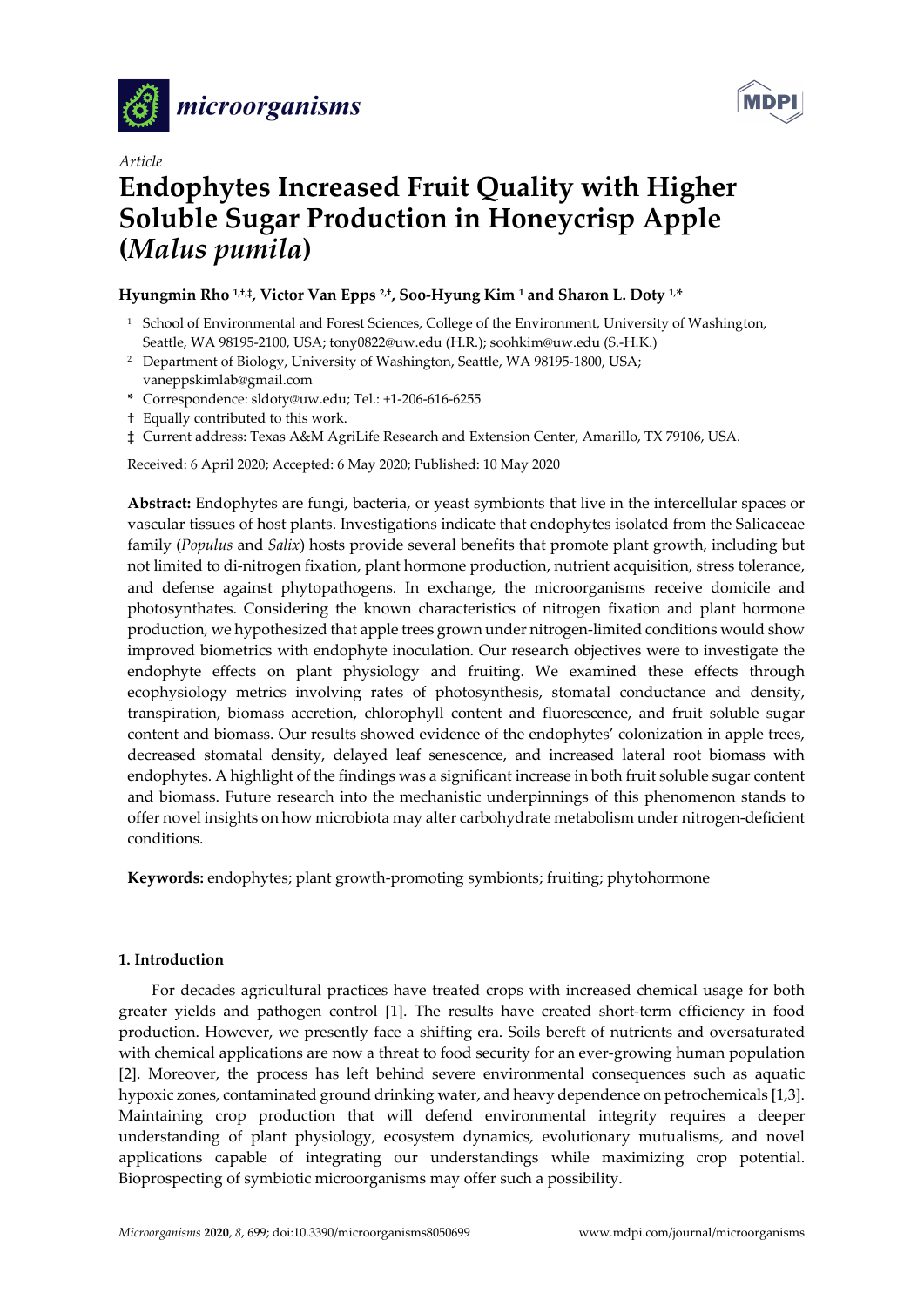Endophytes are defined as free-living microorganisms that live in the intercellular spaces or vascular tissues of plants for at least part of their life cycle without harming their host [4–7]. They

generally are bacterial, fungal, or yeast in nature, and research demonstrates they have a wide array of plant growth-promoting properties (PGP) [4,8,9]. Previously quantified PGP characteristics include but are not limited to biological di-nitrogen  $(N_2)$  fixation, plant hormone production, nutrient acquisition, conferment of stress tolerance, immunity support, and more recently increased wateruse efficiency of the host [7,10–13]. In exchange for their support, they receive photosynthates and a habitat with reduced microbial competitions [4,8,9].

Ongoing research continues to corroborate endophyte-conferred increases in plant biomass production under lowered or limited nitrogen (N) conditions [14–22]. This has triggered a rush of research looking into potential biostimulant applications, yet there has been little information regarding how endophytes may affect crop fruiting. Presumably, endophytes would improve fruiting as an extension of biomass production. While the host growth promotion benefits are known, many questions arise concerning endophytes as an excessive sugar sink, potentially detracting from fruit production. Some research reports endophytes as potential pathogens under varied environmental factors or life stages [9,23,24]. Endophytes have the capacity to demand resources too much from their host. Similarly, research also finds that fungal endophytes can modify the taste of wine fruit by altering their secondary metabolites [25]. The commercial fruit industry adheres to stringent guidelines for fruit quality. Market-ready fruit must be at certain levels of total soluble sugar content, fruit mass, water content, and palatability [26]. Consequently, apple crops are one of the most massive consumers of nitrogen/nutrients, irrigation, and pest management [27]. Based on this, we questioned whether endophytes would alter fruit viability and growth parameters of sweet, fleshy crops.

To test this hypothesis, we chose Honeycrisp (*Malus pumila* "Honeycrisp") for our study. Apples are a \$4 billion industry in the USA with a \$15 billion downstream economy and over 130,308 ha of land dedicated to their production [28]. Honeycrisp apples are a newly favored market apple. Honeycrisp sales went from 94,000 boxes in 2007 to 3.7 million by 2011, and they are now the most produced apples in Washington State [29]. Honeycrisp apples are large, high water content apples averaging around 250 g apiece [30], demanding up to \$8.83 per kg [29]. Their prized size and cost also mean, and perhaps more than other varieties, that consumers expect quality adherence. Honeycrisp apples require substantial inputs a year to uphold salable fruit cropping [31]. Mature apple trees need ≈67.3–100.9 kg of N/ha per year for growth and maintenance, although the exact amount of which is orchard life stage and area dependent [32]. Because of these factors, Honeycrisp apples made an ideal test crop for this study.

For this study, we grew 2-year-old trees for two years under nutrient-limited field conditions to test the maximized tree reliance on endophytic mutualism. We used an endophyte consortium comprising of nine endophytes with a broad platform of plant support, previously characterized and developed for optimum PGP traits including  $N_2$  fixation and phytohormone production [8,33–38]. We hypothesized that our inoculated Honeycrisp apple fruit trees would take up the consortia and establish a mutualistic relationship and would show improved rates of gas exchange and, therefore, carbon (C) assimilate leading to greater sugar content, water content, and overall biomass including fruit.

#### **2. Materials and Methods**

This experiment was conducted from April 2015 to March 2017 at the Douglas Research Conservatory at the University of Washington (47°39'27"N, 122°17'21"W; 10 m elevation above sea level), Seattle, WA, USA. The United States Department of Agriculture Plant Hardiness Zone of the study site is zone 8b (average annual extreme minimum temperature of −9.4 to −6.6 °C) [39].

#### *2.1. Plant Materials and Growth Environment*

Thirty 2-year-old Honeycrisp (*Malus pumila* "Honeycrisp") semi-dwarf saplings on M106 rootstocks (newLeaf brand, Matz & Son Nursery, Portland, OR, USA) were purchased from a local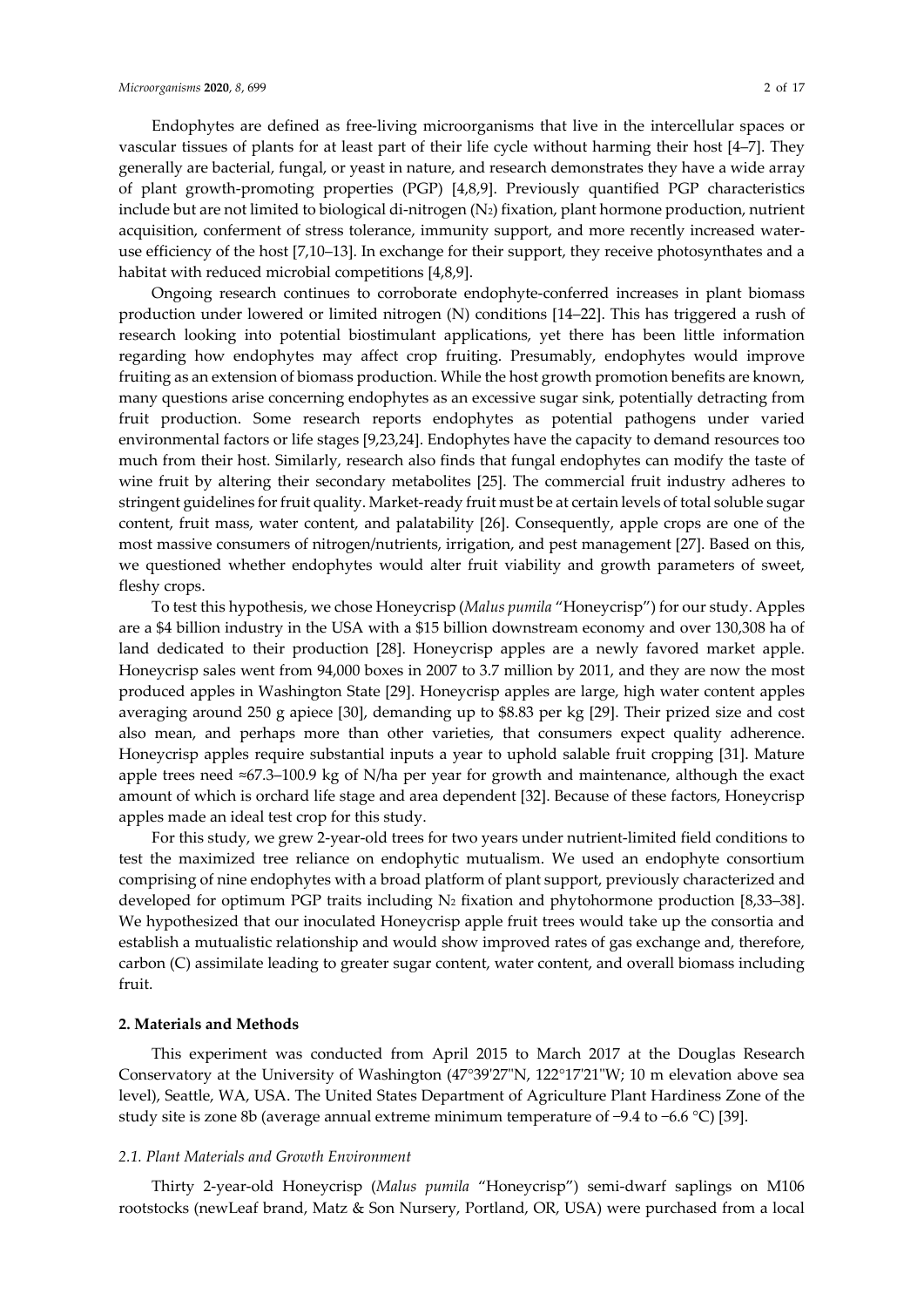nursery in April 2015. Trees were grown in an outdoor nursery in 37.8-L plastic nursery pots with nutrient-limited growth media (Sunshine Mix #2, Sun Gro Horticulture, Agawam, MA, USA). Trees were grown for one year to adapt to the growth environment. During the following 2016 experiment season from June to October, air temperatures averaged 12.6 °C, peaking at 19.6 °C during August. Average relative humidity (RH) was 70.4%. Average solar radiation was 5.06 MJ m<sup>-2</sup> per day over the growing season, with the highest average during June at 5.74 MJ  $m<sup>2</sup>$  per day. Treatment replicates were grown in 10 pots × 3 rows with a randomized, weekly rotated placement of the pots. All trees were randomly placed and rotated once every two weeks. All trees received a 1-L weekly allotment of half-strength standard Hoagland solution [40] and were provided water to saturation as the growth environment dictated. We did not practice pruning or thinning of the trees over the course of the study as the plants were young trees.

#### *2.2. Endophyte Acquisition, Inoculation, and Confirmation*

We acquired endophyte isolates from our previous work in 2005 and 2009. These strains were stored at –80 °C before use. We inoculated the potted apple trees in July 2016 as described below. We confirmed the colonization of the endophytes in apple tree tissue in March 2017.

A consortium of nine different endophytes was used in this experiment. The in vitro characteristics of the microbes were identified and quantified in previous publications [8,33,38]. Endophyte strains WP1, WP5, WP9, WP19, WPB, WW5, WW6, and WW7 were extracted from wild black cottonwood (*Populus trichocarpa*) and wild willow trees (*Sitka sitchensis*) sampled from their native habitat, Snoqualmie River, Western Washington, USA [8]. Strain PTD1, however, was isolated from hybrid poplar (*P. trichocarpa* × *P. deltoids*) [33]. All endophytes used in this experiment show a platform of plant growth-promoting properties including biological  $N_2$  fixation, plant hormone production, and nutrient acquisition. Atmospheric  $N_2$  fixation was previously confirmed with genetic testing for the nitrogenase reductase *nifH* marker gene [8,33,41]. Details of the endophytes are provided below in Table 1.

The selected nine endophytes were grown from single colonies individually in nitrogen-limited combined C liquid cell suspension media (NL-CCM) [42] for a 72-hour growth cycle. The optical density of the bacterial culture was measured using a spectrophotometer (UV-1700, Shimazu America Inc., Columbia, MD, USA). The nine strains were subsequently combined with N-free Hoagland's media, creating a final inoculation solution with a standardized concentration of  $OD_{600} =$ 0.1 (equivalent to  $1 \times 10^7$  cells mL<sup>-1</sup>). A mock inoculum for the control group was prepared using only the N-free solution [8]. All microbiological tasks were done under aseptic, sterile conditions. One L of the inoculum was delivered to 15 treatment group trees, whereas 1 L of the mock inoculum was delivered to the other 15 control group trees on July 10, 2016. One L of the liquid inoculum and mock inoculum was poured into the plastic pots around the root boundaries of the plants.

At destructive harvest on March 5, 2017 (238 days after inoculation, DAI), stem tissues that had a few leaf buds were tested for colony-forming unit (CFU) counts. Six plants per treatment were randomly chosen. Tissue surfaces were washed with dilute dish detergent prior to sterilization to remove any excess dirt. Plant tissues were sterilized with an 8-minute incubation of 3% NaOCl followed by four rinses with sterile de-ionized H2O. Samples from the final de-ionized H2O rinse were plated to ensure proper surface sterilization. Approximately 100 mg of sterilized tissue was masticated in 1.5-mL microtubes containing 400 μL NL-CCM solution with microtube pestles. The resultant solution was plated onto NL-CCM containing Petri dishes, and then after 72 hours of incubation at room temperature, photos of the plates were taken on a photo stand. Colony-forming unit counts were processed with ImageJ software [43] to compare the bacterial counts in the colonized tissues between the treatment groups.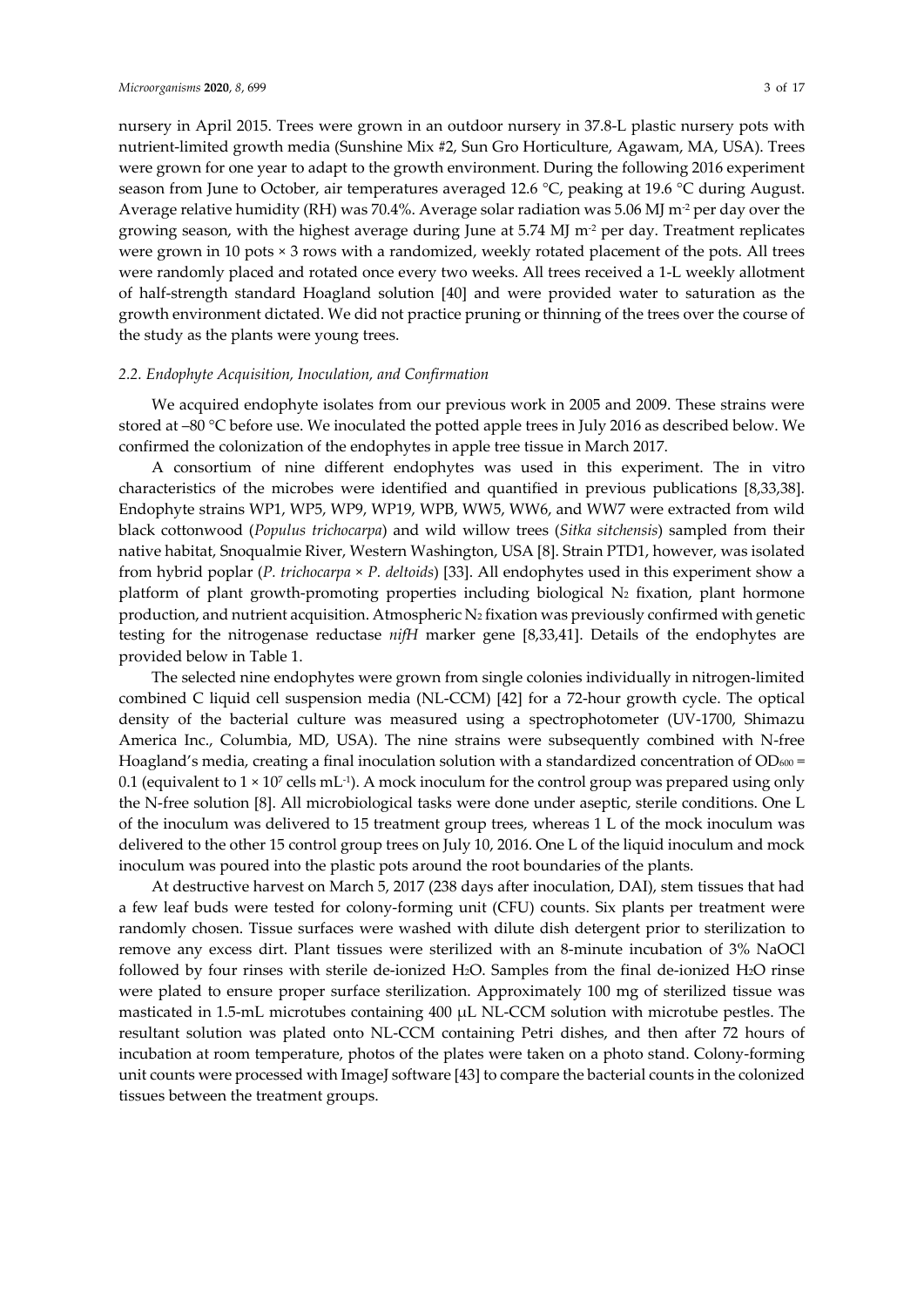| Isolate <sup>1</sup> name | <b>Closest rRNA</b> match | Reference   |
|---------------------------|---------------------------|-------------|
| PTD1                      | Rhizobium sp.             | [33, 36]    |
| WPB                       | Burkholderia sp.          | [8, 35, 36] |
| WP19                      | Acinetobacter sp.         | [8, 36]     |
| WP5                       | Rahnella sp.              | [8, 36]     |
| WP9                       | Burkholderia sp.          | [8, 36]     |
| WW5                       | Sphingomonas sp.          | [8, 36]     |
| WW6                       | Pseudomonas sp.           | [8, 36]     |
| WW7                       | Curtobacterium sp.        | [8, 36]     |
| WP1                       | Rhodotorula sp.           | [34, 36]    |

**Table 1.** Composition of the endophyte consortium used in the study.

1Isolate phytohormone production (SA, salicylic acid; ABA, abscisic acid; IAA, indole-3-acetic acid; JA, jasmonic acid; GA3, gibberellins-3-acid; Brs, epibrassinolides) in growth cultures of endophytes.

#### 2.3. Simultaneous Gas Exchange and Chlorophyll Fluorescence Measurements

Gas exchange measurements were taken after fruit harvest on September 26, 2016 (60 DAI) using portable photosynthesis systems equipped with infrared gas analyzers (LI6400XT, LI-COR Inc., Lincoln, NE, USA). The measurements were taken on the fully expanded youngest leaves between 8 am and 2 pm. Two-cm2 leaf chamber fluorometers (6400-40, LI-COR Inc.) were set to measure gas exchange and chlorophyll measurements simultaneously. The measured parameters included net CO2 assimilation rate (*A*), intercellular CO2 concentration (*C*i), stomatal conductance (*g*s), transpiration rate (*E*), intrinsic water-use efficiency (iWUE) (calculated as *A*/*g*s), extrinsic water-use efficiency (eWUE) (calculated as *A*/*E*), electron transport rate (ETR), photochemical quenching (qP), and non-photochemical quenching (qN).

Settings of the sensor heads were 1500  $\mu$ mol m<sup>-2</sup> s<sup>-1</sup> photosynthetic photon flux density (PPFD) for saturating light intensity, 400 ppm of CO<sub>2</sub> concentration in the reference cell of the instruments, 20 $\degree$ C block temperature, 300 μmol m<sup>-2</sup> s<sup>-1</sup> flow rate, and 40%–70% RH in order to optimize the microclimate for photosynthesis during the measurements.

With the microclimate settings in the sensor heads, CO<sub>2</sub> responses of photosynthesis (*A*/*C*<sub>i</sub> curves) were recorded. A range of 400, 300, 150, 50, 0, 400, 400, 600, 800, 1000, and 1200 ppm of CO2 concentration in the reference cell of the instruments was used to construct the response curves. Measurements were taken after machine equilibrium was established for 1–2 minutes.

#### *2.4. Stomatal Density Measurements*

Leaf imprint samples were taken for stomatal development observation. Sample imprints were made on September 26, 2016 (60 DAI) with a standard process using clear nail varnish on the abaxial side of the fully expanded youngest leaves [44]. Three fields of view were photographed, stomata summed, and averaged. ImageJ program was used with an add-on package to count the numbers of stomata of the specimens with 40× magnification from a standard compound microscope [43].

#### *2.5. Chlorophyll Content and Fluorescence Measurements*

Plant chlorophyll content was measured beginning on August 29, 2016 (50 DAI) at circa 10-day intervals until senescence (90 DAI). Indirect in vivo chlorophyll content (SPAD) was measured on leaves of the same branch three times and averaged. A handheld chlorophyll meter (SPAD-502, Konica-Minolta, Japan) was used in all recorded SPAD measurements.

Leaf chlorophyll fluorescence was measured twice during the experiment. The first was taken on August 30, 2016 (51 DAI), and the second was taken on October 6, 2016 (88 DAI) during the onset of senescence. Measurements were observed before sunrise with dark-adaptation cuvettes applied on the fully expanded youngest leaves at sunset the previous day and overnight. All measurements were taken with a handheld field fluorometer (OS-30p+, Opti-Sciences, Hudson, NH, USA). Maximal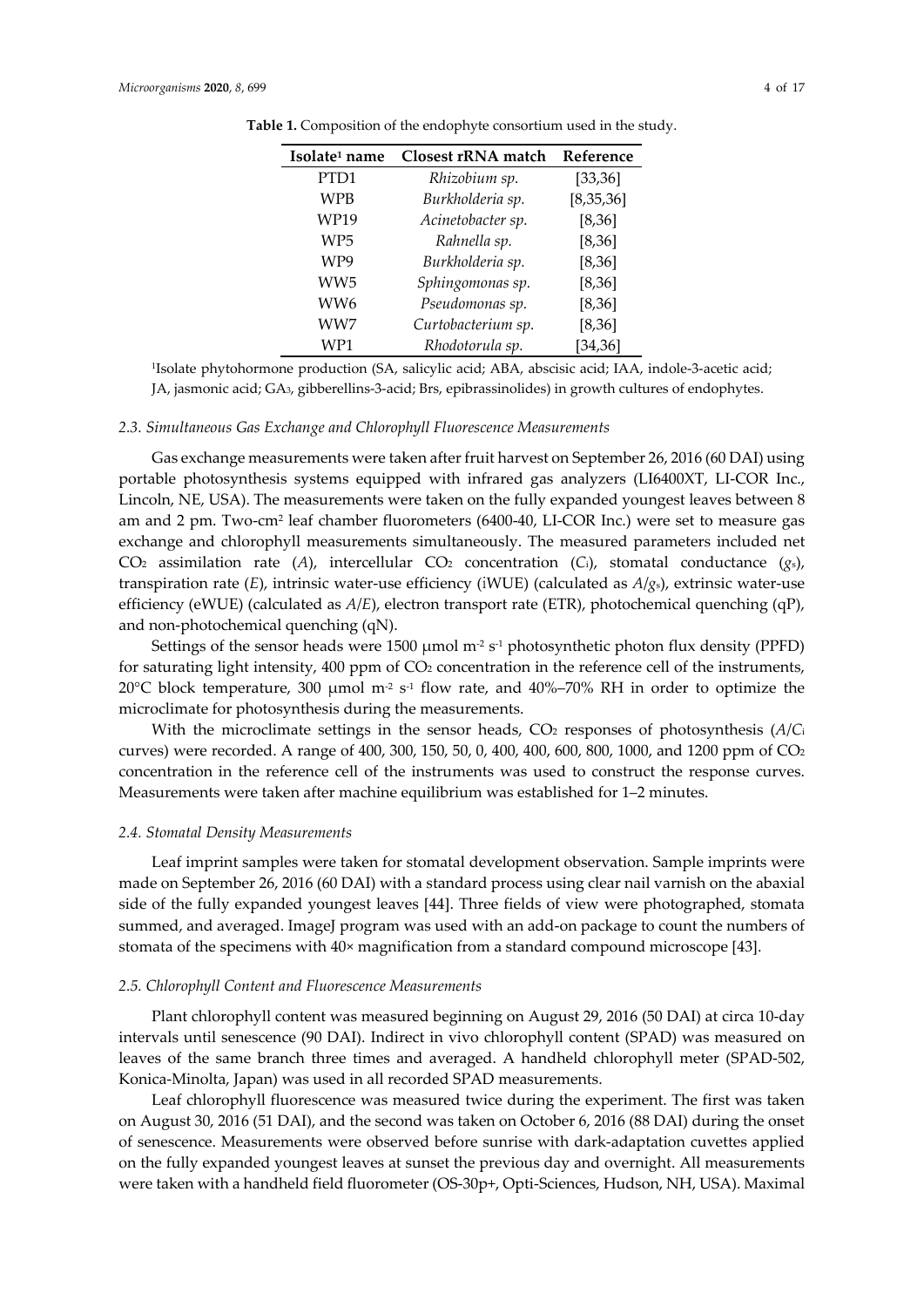photochemical efficiency of photosystem II ( $F_v/F_m$ ) was recorded and used to assess the health status of the plants under N-limited conditions.

#### *2.6. Growth, Fruit Metrics, and Destructive Biomass Allocation Measurements*

After receipt and before transplanting into pots, we measured shoot, root, and total length and total fresh weight of the apple trees for initial data collection of growth on April 12, 2015. We repeated the same growth measurements at destructive harvest on March 5, 2017 to collect final data. The growth over the growing seasons 2015–2016 was evaluated by calculating the increments of the measured growth parameters.

All fruits were harvested on September 10, 2016 (62 DAI), weighed for fresh mass, total soluble sugar content sampled, and kiln-dried (at 70  $^{\circ}$ C for constant weights) for the subsequent dry mass measure. Total soluble sugar content was measured by pressing a small sliver of fruit in a hydraulic plant sap press (Plant Sap Press#2720, Spectrum Technologies Inc., Aurora, IL, USA). Approximately 100 μL samples was measured using a digital total soluble sugar refractometer (HI 96803, Hannah Instruments, Woonsocket, RI, USA).

Trees were harvested on March 5, 2017 (238 DAI) during winter dormancy and measured for shoot, root, trunk, and fresh/dry mass growth. Due to variability in rootstock size, aboveground biomass was taken at graft and roots were removed at rootstock.

#### *2.7. Statistical Analysis*

All physiological parameters were statistically analyzed using an unpaired two-sample *t*-test with R v.3.5.1 [45]. The normality of the distribution was checked and confirmed before running the *t*-test. The sample size of the measured variables varied depending on the type of measurements, but for each statistical comparison, we used the same sample size for the mock-inoculated control and endophyte inoculated each.

#### **3. Results**

#### *3.1. Colony-Forming Unit Counts*

The inoculation of the endophytes increased CFU counts of the apple tree tissue extracts on the selective NL-CCM media, confirming endophyte colonization. Colony-forming unit counts from bud and stem extractions counted  $9.40 \times 10^5$  and  $4.87 \times 10^6$  CFU g<sup>-1</sup> fresh plant tissue for the control and the inoculated samples, respectively  $(p = 0.047,$  Figure 1). No bacteria were observed for the rinse water plates from both control and inoculated samples.



**Figure 1.** Colony-forming unit (CFU) counts of the apple tree tissue extracts: Bars indicate the means of the replicated samples from each treatment group (*n* = 6, CTRL and INOC for mock-inoculated control and endophyte-inoculated group, respectively). Error bars represent the standard errors of the means (\*  $p = 0.047$ ).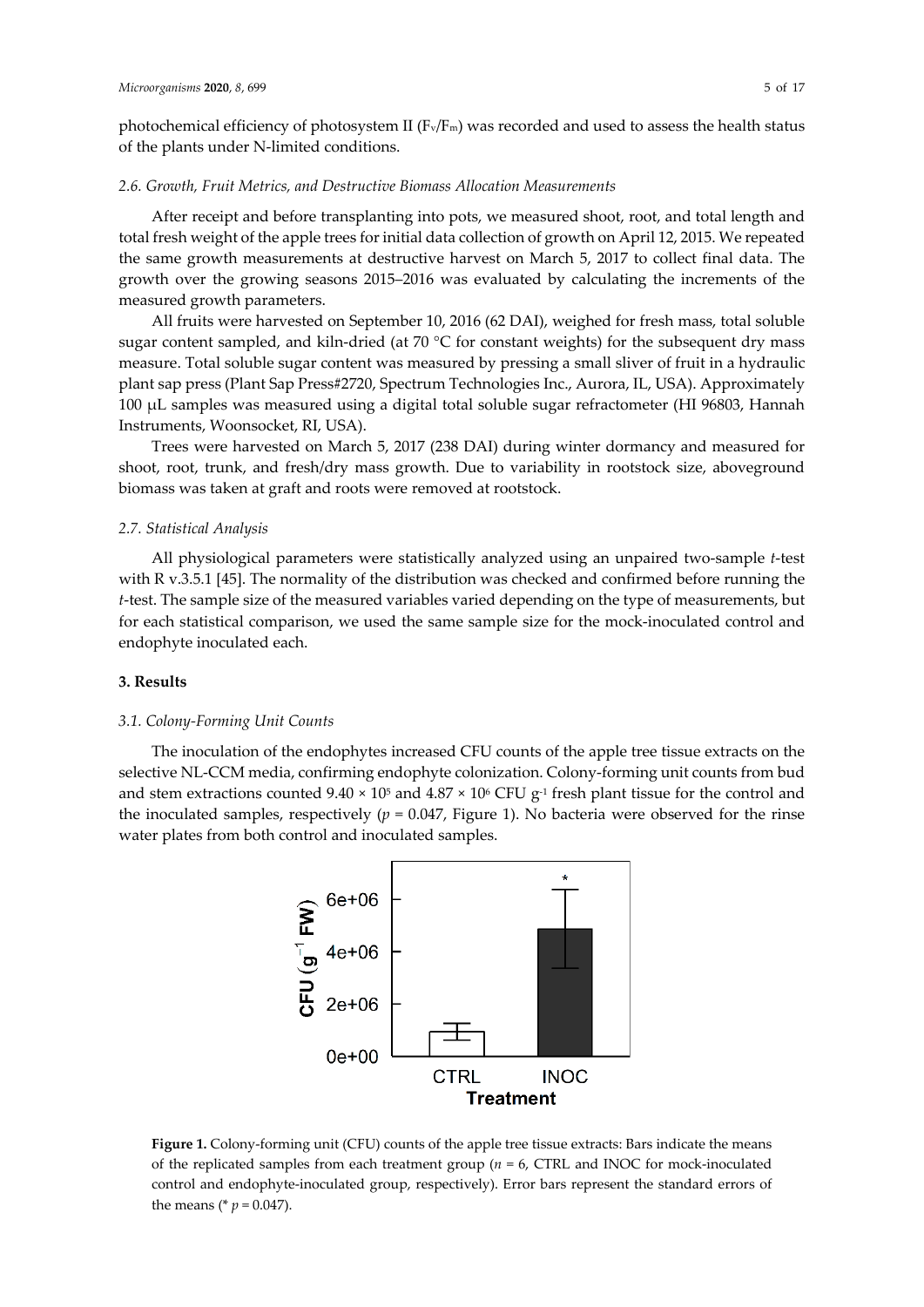#### *3.2. Leaf Physiological Traits*

The inoculation of the endophytes did not change photosynthetic and transpirational traits of the apple trees on the leaf level at the ambient  $CO<sub>2</sub>$  level of 400 ppm. Photosynthetic net  $CO<sub>2</sub>$ assimilation rate (A) measured 6.768 and 6.488  $\mu$ mol CO<sub>2</sub> m<sup>-2</sup> s<sup>-1</sup> for the control and the inoculated groups, respectively (*p* = 0.725, Figure 2 and Table 2). Stomatal conductance (*g*s) measured 0.126 and 0.101 mol H<sub>2</sub>O m<sup>-2</sup> s<sup>-1</sup> for the control and the inoculated groups, respectively ( $p = 0.110$ , Table 2). Transpiration rate (*E*) measured 1.545 and 1.273 mmol H<sub>2</sub>O m<sup>-2</sup> s<sup>-1</sup> for the control and the inoculated groups, respectively ( $p = 0.113$ , Table 2). Water-use efficiency showed opposite trends to  $g_s$  and *E* as slightly higher iWUE and eWUE were observed for the inoculated group, but they were not statistically significant ( $p = 0.113$ , and 0.095, respectively, Table 2).



**Figure 2.** CO2 response curves of the apple tree leaves: Photosynthetic net CO2 assimilation rates (*A*) are plotted over a range of intercellular CO<sub>2</sub> concentrations (C<sub>i</sub>) of the leaves. Points indicate the means of the replicated samples at each pair of *A*/*C*i from each treatment group (*n* = 15, CTRL and INOC for mock-inoculated control and endophyte-inoculated groups, respectively). Error bars represent the standard errors of the means. Lines indicate the values corresponding to the responses under the ambient CO2 conditions (circa 400 ppm).

**Table 2.** Descriptive and inferential statistics of leaf physiological trait parameters<sup>1</sup> at the ambient CO<sub>2</sub> level from the CO2 response curves (Figure 2): The means of responses are provided with the standard errors of the means in parentheses (CTRL, mock-inoculated control; INOC, endophyte-inoculated; *n* = 15). *p*-values of an unpaired two sample *t*-test results on each parameter are provided.

|                  | $\boldsymbol{A}$                           | $C_i$                                     | g <sub>s</sub>                       | E                                           | iWUE                                                   | eWUE                                                                    | <b>ETR</b>                                 | qP       | qN       |
|------------------|--------------------------------------------|-------------------------------------------|--------------------------------------|---------------------------------------------|--------------------------------------------------------|-------------------------------------------------------------------------|--------------------------------------------|----------|----------|
| <b>Treatment</b> | umol<br>CO <sub>2</sub><br>$m^{-2} s^{-1}$ | umol<br>CO <sub>2</sub><br>$mol-1$<br>air | mol<br>H <sub>2</sub> O<br>$m^2 s^1$ | mmol<br>H <sub>2</sub> O<br>$m^{-2} s^{-1}$ | umol<br>CO <sub>2</sub><br>$mol-1$<br>H <sub>2</sub> O | umol<br>CO <sub>2</sub><br>mmol <sup>-</sup><br>$1 \text{ H}_2\text{O}$ | µmol<br>CO <sub>2</sub><br>$m^{-2} s^{-1}$ | unitless | unitless |
| <b>CTRL</b>      | 6.768                                      | 296.9                                     | 0.126                                | 1.545                                       | 56.37                                                  | 4.496                                                                   | 57.00                                      | 0.306    | 1.812    |
|                  | (0.605)                                    | (8.590)                                   | (0.009)                              | (0.106)                                     | (5.197)                                                | (0.354)                                                                 | (5.181)                                    | (0.027)  | (0.088)  |
| <b>INOC</b>      | 6.488                                      | 280.0                                     | 0.101                                | 1.273                                       | 67.18                                                  | 5.304                                                                   | 57.20                                      | 0.295    | 1.841    |
|                  | (0.549)                                    | (6.610)                                   | (0.010)                              | (0.126)                                     | (4.145)                                                | (0.307)                                                                 | (5.131)                                    | (0.024)  | (0.076)  |
| <i>p</i> -value  | 0.725                                      | 0.128                                     | 0.110                                | 0.113                                       | 0.113                                                  | 0.095                                                                   | 0.976                                      | 0.782    | 0.804    |

<sup>1</sup> *A*, photosynthetic net CO<sub>2</sub> assimilation rate;  $C_i$ , intercellular CO<sub>2</sub> concentration;  $g<sub>s</sub>$ , stomatal conductance; *E*, transpiration rate; iWUE, intrinsic water-use efficiency (calculated as *A*/*g*s); eWUE, extrinsic water-use efficiency (calculated as *A*/*E*); ETR, electron transport rate; qP, photochemical quenching; qN, non-photochemical quenching.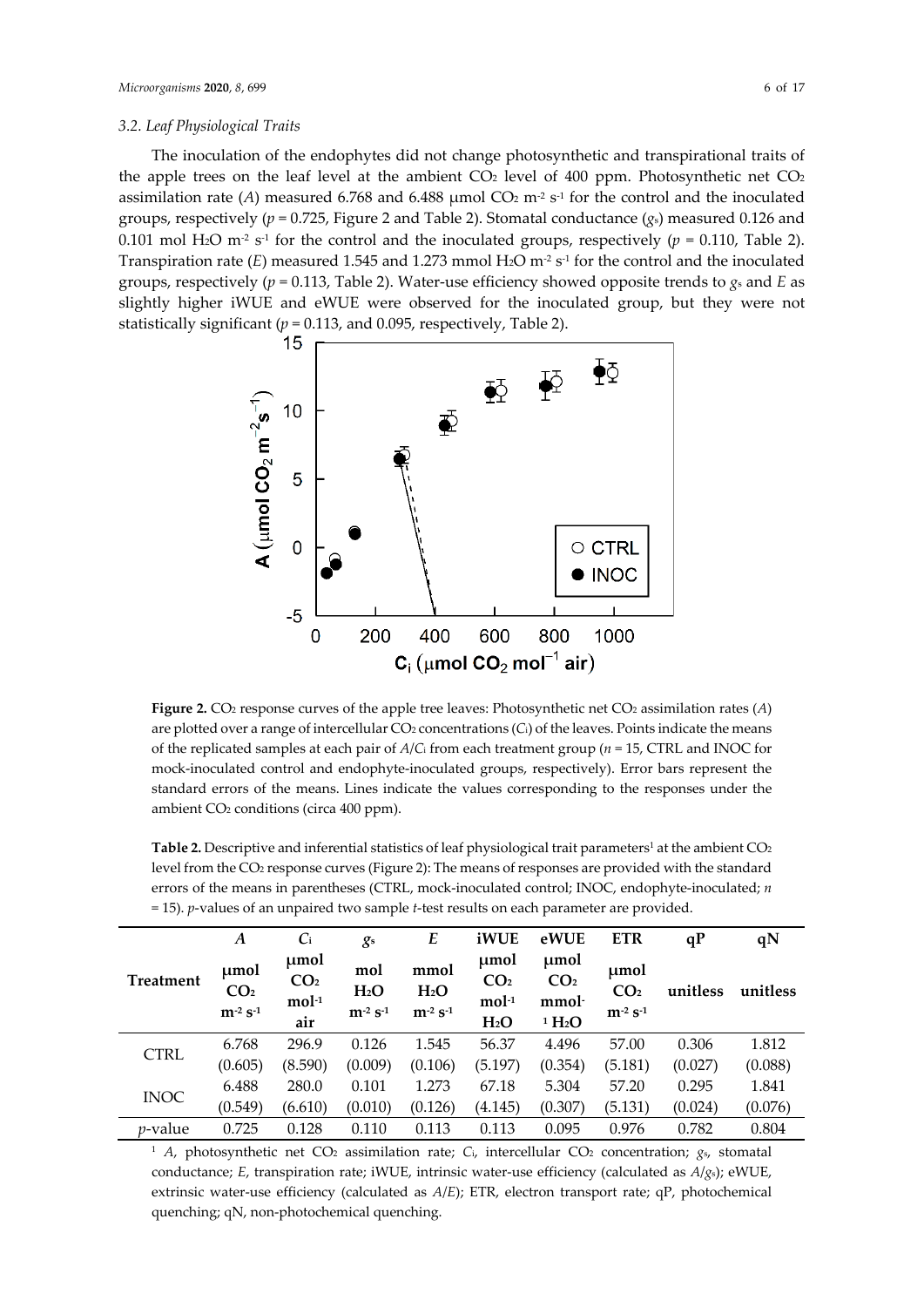The inoculation of the endophytes reduced the number of stomata developed on the leaf surface of the apple trees. Stomata density measured 564.3 and 430.2 each mm-2 for the control and the inoculated group, respectively  $(p = 0.001,$  Figure 3).



**Figure 3.** Stomata density of the apple tree leaves: Bars indicate the means of the replicated samples from each treatment group (*n* = 8, CTRL and INOC for mock-inoculated control and endophyteinoculated group, respectively). Error bars represent the standard errors of the means ( $**$   $p = 0.001$ ).

The inoculation of the endophytes did not change overall seasonal chlorophyll content but delayed the decrease at senescence. Seasonal SPAD measured 36.8 and 37.7 for the control and the inoculated groups, respectively  $(p = 0.410)$ . However, the data measuring 88 DAI showed a difference between the control and the inoculated. For the control group, SPAD measured 37.2 and 40.9 for the inoculated group (*p* = 0.051, Figure 4a). The inoculation of the endophytes increased the overall maximum photochemical efficiency of photosystem II on the leaves of the apple trees. Seasonal  $F_v/F_m$  for the control group measured 0.723 and 0.793 for the inoculated group ( $p = 0.007$ , Figure 4b). Fifty-three DAI  $F_v/F_m$  for the control group measured 0.776 and 0.794 for the inoculated group ( $p = 0.023$ , Figure 4b). Eightyeight DAI Fv/Fm for the control group measured 0.677 and 0.792 for the inoculated group ( $p = 0.012$ , Figure 4b).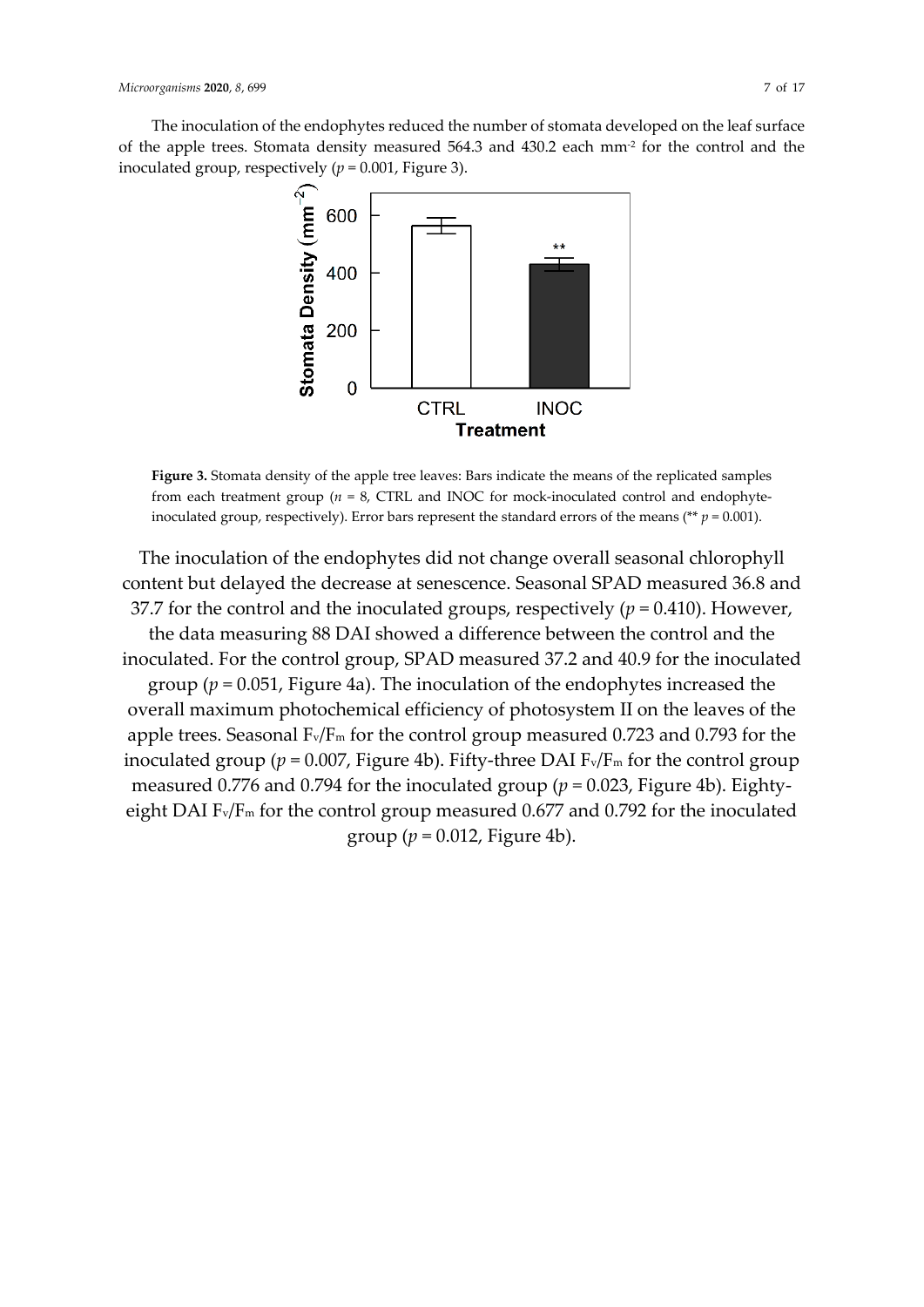



**Figure 4.** Time course responses of chlorophyll characteristics of the apple tree leaves: (**a**) chlorophyll content; (**b**) chlorophyll fluorescence. Points indicate the means of the replicated samples from each treatment group (*n* = 13-15, CTRL and INOC for mock-inoculated control and endophyte-inoculated group, respectively). Error bars represent the standard errors of the means ( $*$  *p* = 0.001).

## *3.3. Biomass Allocation and Fruit Metrics*

The endophyte-inoculated apple trees showed greater trunk width, root, and total dry weight at harvest compared with those of the control trees. The other biomass parameters measured were found similar between the control and the inoculated trees. The fruits from the inoculated apple trees had greater fresh weight and higher total soluble sugar content compared with those of the controls. Destructive harvest fresh trunk width for the control group measured 1.84 and 1.95 cm for the inoculated group ( $p = 0.038$ , Table 3). Destructive harvest fresh weight growth for the control group measured 0.796 and 0.842 kg for the inoculated group ( $p = 0.560$ , Table 3). Destructive harvest dry weight for the control group shoots measured 0.164 and 0.174 kg for the inoculated group ( $p = 0.240$ , Table 3). Destructive harvest dry weight for the control group roots measured 0.107 and 0.142 kg for the inoculated group (*p* = 0.028, Table 3). Total dry weight for the control group measured 0.271 and 0.315 kg for the inoculated group ( $p = 0.022$ , Table 3). Total shoot growth for the control group measured 0.158 and 0.231 m for the inoculated group (*p* = 0.310, Table 3). Total root growth for the control group measured 0.530 and 0.428 m for the inoculated group ( $p = 0.150$ , Table 3). Fresh and dry weight of harvested fruit per tree was lower in the inoculated group, but the differences were not significant (*p* = 0.216 and 0.189, respectively, Table 4). Per-fruit fresh weight of harvested fruit for the control group measured 144.4 and 165.2 g for the inoculated group ( $p = 0.008$ , Table 4). Per-fruit dry weight of harvested fruit for the control group measured 27.7 and 31.0 g for the inoculated group (*p*  $= 0.07$ , Table 4). Total soluble sugar content of harvested fruit measured 14.0 and 15.4 °Brix for the control and the inoculated group, respectively (*p* < 0.001, Table 4).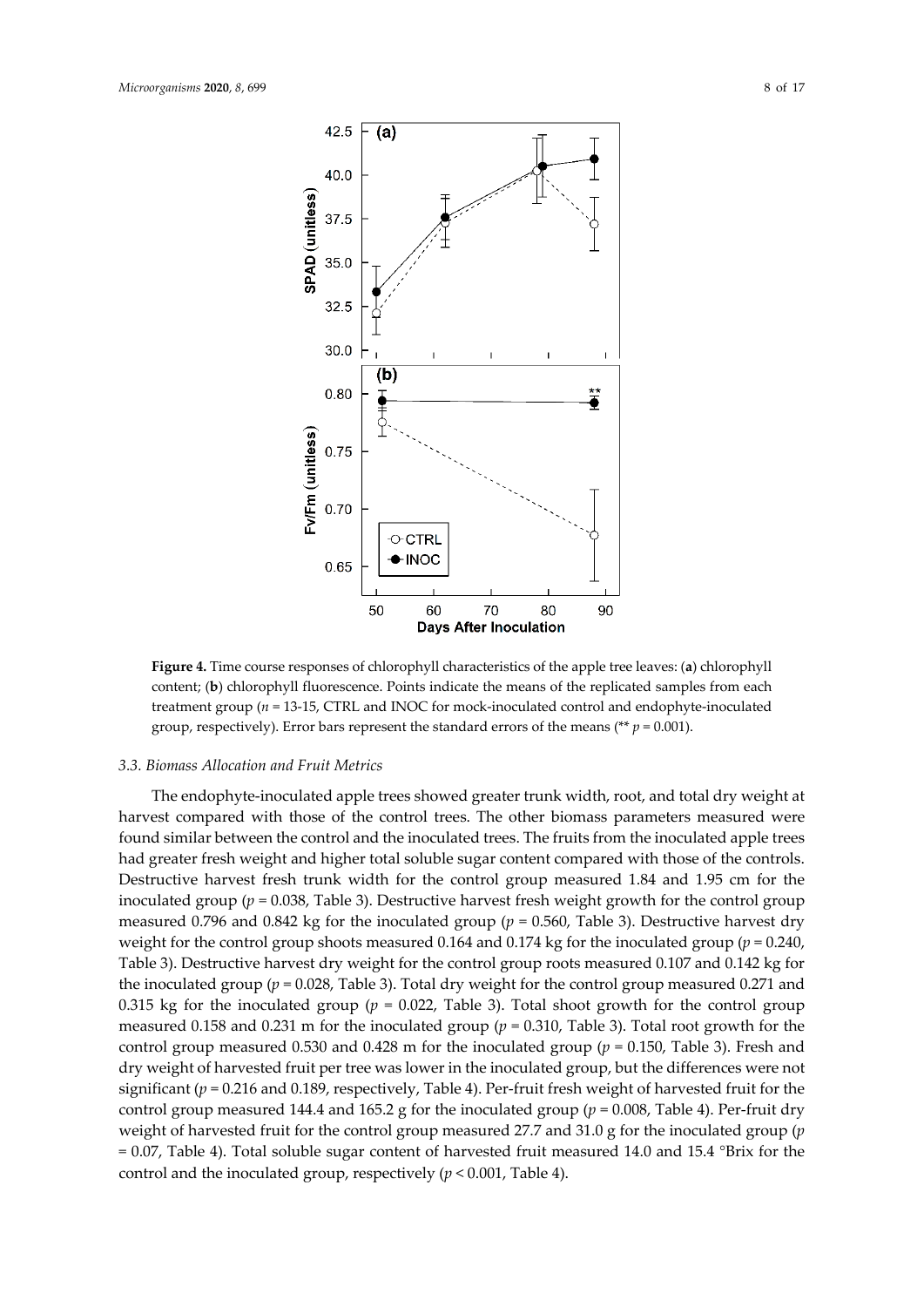**Table 3.** Biomass characteristics of apple trees at harvest: The means of responses are provided with the standard errors of the means in parentheses (CTRL, mock-inoculated control; INOC, endophyteinoculated; *n* = 15). *p*-values of an unpaired two sample *t*-test results on each parameter are provided with significance codes of  $*$ ,  $**$ , and  $***$  for <0.05, 0.01, and 0.001, respectively.

| Treatment       | Trunk<br>width | Shoot<br>length | Root<br>length | Total<br>length | <b>Shoot</b><br>growth <sup>1</sup> | Root<br>growth <sup>1</sup> | Total<br>growth <sup>1</sup> | Total<br>FW <sup>2</sup> | Total<br>FW<br>growth <sup>1</sup> | Shoot<br>$DW^3$ | Root<br>$DW^3$ | Total<br>$DW^3$ |
|-----------------|----------------|-----------------|----------------|-----------------|-------------------------------------|-----------------------------|------------------------------|--------------------------|------------------------------------|-----------------|----------------|-----------------|
|                 | cm             | m               | m              | m               | m                                   | m                           | m                            | kg                       | kg                                 | kg              | kg             | kg              |
| <b>CTRL</b>     | 1.840          | 1.477           | 0.806          | 2.284           | 0.158                               | 0.530                       | 0.694                        | 1.164                    | 0.796                              | 0.164           | 0.107          | 0.271           |
|                 | (0.033)        | (0.027)         | (0.034)        | (0.039)         | (0.018)                             | (0.040)                     | (0.048)                      | (0.078)                  | (0.066)                            | (0.005)         | (0.007)        | (0.010)         |
| <b>INOC</b>     | 1.946          | 1.477           | 0.804          | 2.282           | 0.231                               | 0.428                       | 0.605                        | 1.259                    | 0.842                              | 0.174           | 0.142          | 0.315           |
|                 | (0.035)        | (0.027)         | (0.045)        | (0.048)         | (0.066)                             | (0.055)                     | (0.062)                      | (0.052)                  | (0.041)                            | (0.005)         | (0.013)        | (0.014)         |
| <i>p</i> -value | $0.038*$       | 0.997           | 0.966          | 0.971           | 0.310                               | 0.150                       | 0.271                        | 0.321                    | 0.560                              | 0.240           | $0.028*$       | $0.022*$        |

1 Nondestructive growth was determined by subtracting the initial 2015 records from the final 2017 records of the measured parameters. 2 FW, fresh weight of the samples. 3 DW, dry weight of the samples.

**Table 4.** Apple fruit characteristics (*n* = 59 and 32 for CTRL and INOC, respectively): The means of responses are provided with the standard errors of the means in parentheses (CTRL, mock-inoculated control; INOC, endophyte-inoculated; *n* = 15). *p*-values of an unpaired two sample *t*-test results on each parameter are provided with significance codes of  $*$ ,  $**$ , and  $***$  for <0.05, 0.01, and 0.001, respectively.

| <b>Treatment</b> | <b>Fruit count</b><br>per tree | Total soluble<br>sugar content | Fruit FW <sup>1</sup><br>per tree | Fruit DW <sup>2</sup><br>per tree | Fruit FW <sup>1</sup><br>per fruit | Fruit<br>$DW^2$ per<br>fruit | <b>Fruit water</b><br>content <sup>3</sup> |  |
|------------------|--------------------------------|--------------------------------|-----------------------------------|-----------------------------------|------------------------------------|------------------------------|--------------------------------------------|--|
|                  | each                           | $\mathrm{Prix}$                | g                                 | g                                 | g                                  | g                            | $\%$                                       |  |
| <b>CTRL</b>      | 3.93                           | 14.03                          | 568.2                             | 109.0                             | 144.4                              | 27.71                        | 81.0                                       |  |
|                  | (0.81)                         | (0.314)                        | (121.5)                           | (22.69)                           | (5.514)                            | (1.270)                      | (0.38)                                     |  |
| <b>INOC</b>      | 2.28                           | 15.45                          | 377.7                             | 70.91                             | 165.2                              | 31.02                        | 81.3                                       |  |
|                  | (0.51)                         | (0.244)                        | (88.44)                           | (16.79)                           | (4.415)                            | (1.274)                      | (0.54)                                     |  |
| $p$ -value       | 0.098                          | $< 0.001$ ***                  | 0.216                             | 0.189                             | $0.008**$                          | 0.070                        | 0.549                                      |  |

 $1$  FW, fresh weight of the samples.  $2$  DW, dry weight of the samples.  $3$  Calculated by (FW – DW)/FW of fruit.

## **4. Discussion**

#### *4.1. Endophyte Symbiosis Established*

To confirm the observed physiology and biomass data in this study was associated with the inoculation of the endophytes, verification of the colonization of the endophytes in planta was required. As such, we performed a selective-CFU extraction and count on control and inoculated group plants and compared the CFU of those. Consistent with previously published protocols on apple trees, we extracted from woody stem and leaf buds during dormancy [46]. Initial extraction to test our protocols showed an 8-minute incubation worked best for our test subject and substrates. Our final extraction confirms positive and significant inoculation. Control trees averaged  $9.40 \times 10^5$ CFU g<sup>-1</sup> fresh plant tissue, whereas inoculated trees counted  $4.87 \times 10^6$  CFU g<sup>-1</sup> fresh plant tissue (*p* = 0.047, Figure 1). The CFU count of the inoculated trees is comparable to the level previously reported in rice (*Oryza sativa*) shoots with the same endophyte consortium [47]. All plated rinse waters from incubation were clear of surface contamination corroborating the CFUs as endophytic in origin. The results show a clear difference in microbial populations between test groups that may be due to the inoculated strains. Furthermore, because we tested during dormancy, we demonstrate that the established mutualisms are apt to carry over into the following growing season. Future genetic validation of CFU extractions and/or the green fluorescent protein tagging can capture a better picture of which bacteria isolates colonize where in apple trees and how they negotiate growing season into dormancy.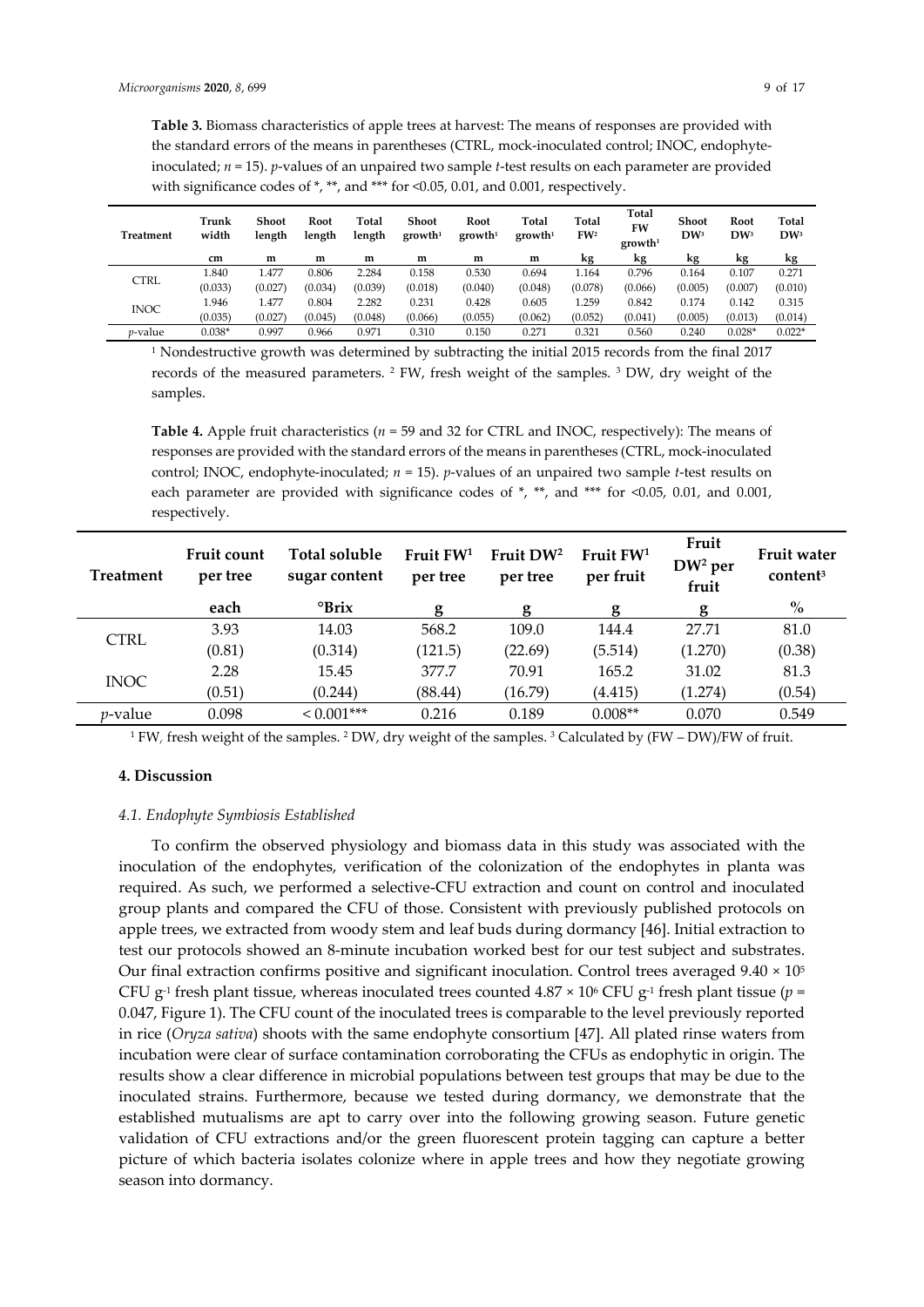### *4.2. No Changes to Gas Exchange Properties with Endophytes*

Overall, the results in this study aligned with both the hypotheses of the study and previous results [36,37,41,47]. The trends in photosynthesis (*A*) and *A*/*C*i curves, however, did not match our expectations. No statistical difference was found in  $A$  measured at the ambient  $CO<sub>2</sub>$  condition (400) ppm) between the control and the inoculated trees (*p* = 0.725, Table 2). Rates were measured post fruit harvest and were not significant. This result confers with previous findings where significant differences in assimilation were not reported [37]. Two reasons may be underlain. First, measurements were taken post fruit production. Plants have higher rates of photosynthesis during fruit production [48]. It is plausible that, based on the fruit and WUE (water-use efficiency) data (see below), there was a more remarkable difference during this time. Second, it is hypothesized from previous findings that endophytes provide the plant with available photosynthetic C substrate through respiration [49]. This means the data may not reflect actual rates of assimilation.

Stomatal conductance and transpiration did not follow anticipated patterns. Average *g*s in our inoculated trees was 0.101 versus 0.126 mol H<sub>2</sub>O m<sup>-2</sup> s<sup>-1</sup> in our control group ( $p = 0.110$ , Table 2). Again, with transpiration, there were no differences. Average *E*s in our inoculated trees were 1.273 versus 1.545 mmol H2O m-2 s-1 in our control group (*p* = 0.113, Table 2). Decreased *g*<sup>s</sup> *E* and increased WUE in the endophyte-inoculated under N-limited conditions were observed in our previous results in poplar clone cuttings [36] and in rice [50,51]. Similar trends but with *p*-values slightly over the marginal significance level of 0.10 may indicate that the effects of endophytes on the gas exchange parameters in apple trees are low and that the sample size in replication was not enough to detect the statistical significance at the 90% confidence level. Given that, future studies would be required to be conducted with a larger sample size. Another reason for the slight differences may have come from measurements taken earlier in the day with trees transferred from the field to the climate-controlled head house at the research center. Under less diurnal stress, the effect of the endophytes may be muted. However, the data in this study confer with previous experiments with corn (*Zea mays*) and low N conditions [41]. In this research, significant differences in *A*, *E*, and *g*s were reported only in high N conditions. Based on the data from this study and previous research, it follows that our inoculated group's N levels were likely too low to present significant differences in *A*, *E*, and *g*s. Although future research is needed, these trends in both previous results and here reported seem to hold greater potential under typical growing conditions.

#### *4.3. Reduced Stomata Density with Endophytes*

When considering the hypothesis that endophytes offer intercellular CO<sub>2</sub>, secondary questions arise as to how this may, if at all, impact stomata density. If there were added C available from internal endophytic respiration, then hypothetically, the inoculated plants would need fewer stoma to match their C needs [49]. Producing, maintaining, and operating stomata is costly, and therefore, it would prove beneficial to have fewer while maintaining adequate C balance. We took abaxial side leaf imprints to look at the prevalence of stomata between treatment groups. Inoculated trees had an average of 430.4 compared with the control group, which had an average of 564.3 stoma mm<sup>-2</sup> (Figure 3). This finding between the two was significantly different and upheld our hypothesis ( $p = 0.001$ ). This result also aligns with previous findings with research involving rice [50]. Although the data are compelling, lacquer imprints can be highly variable in quality and surety despite consistency in the method. Genomic confirmation of the presented findings will be an important link in our ecophysiological understandings.

#### *4.4. Delayed Senescence with Endophytes*

Chlorophyll content measured as SPAD is commonly used to track N as a proxy [52] (p.276). Chlorophyll requires N for its formation, and therefore, plants with low N will show yellowing in the leaves [52] (p.352). Our tested endophytes in this research are diazotrophic (Table 1). If the microbes are providing additional N under the N-limited conditions, inoculated plants should show higher chlorophyll content over control plants. The chlorophyll content data positively reflect this in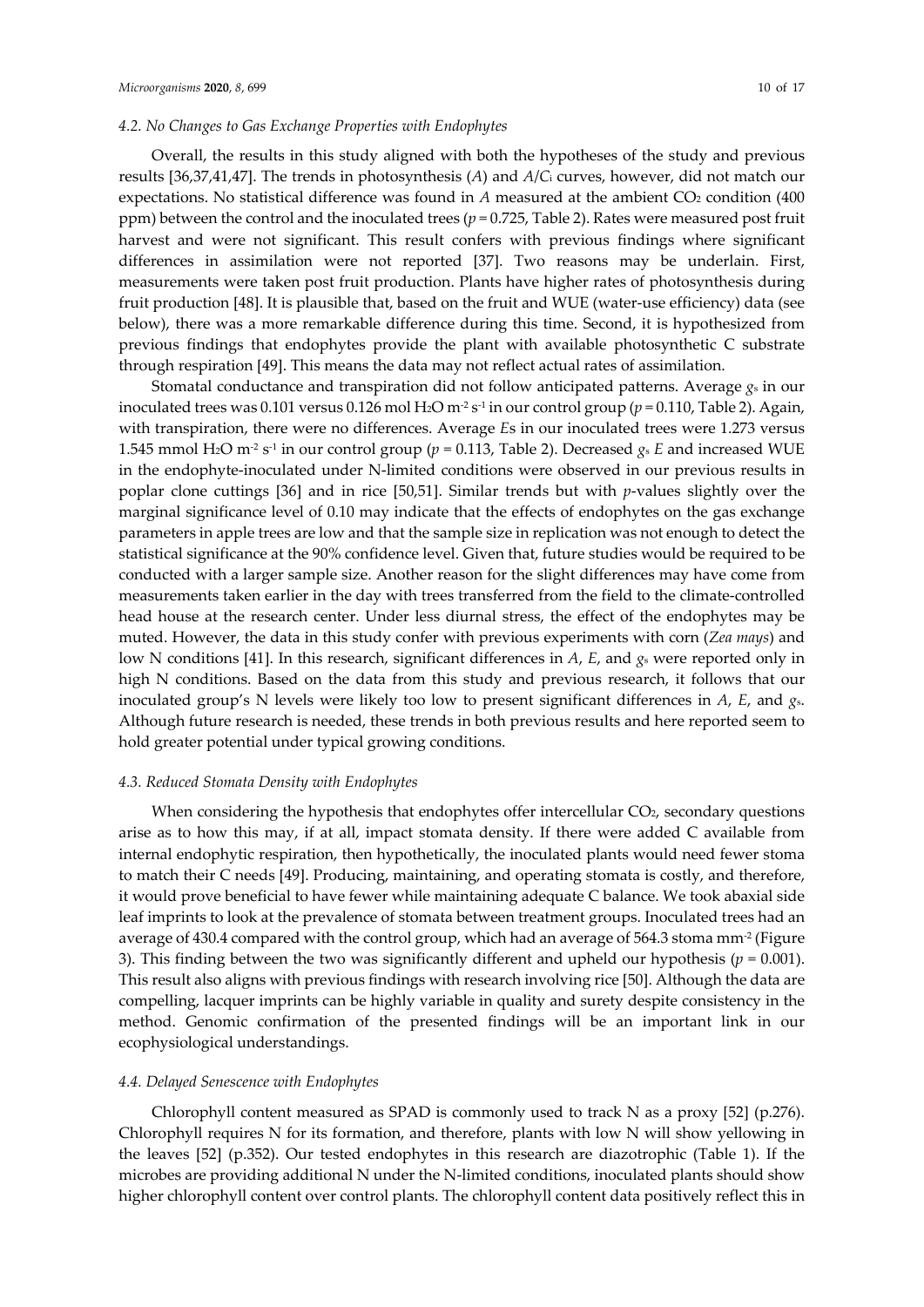part. Over season mean chlorophyll content for the control plants was 36.8 compared with 37.7 for the inoculated  $(p = 0.410,$  Figure 4a). Over season findings were not significant but looking into individual days of readings reveals interesting trends. On 79–82 DAI, we saw SPAD values for the control plants spiking above inoculated trees followed by a rapid drop below the inoculated plants (Figure 4a). Our final SPAD measurement showed a mean 37.2 for the control subjects versus 40 for the inoculated group. These measurements were significant to the 90% confidence range ( $p = 0.065$ ) Figure 4a). Data points 79–82 DAI and 89 DAI were taken during the final week of September and the first week of October. The spike and subsequent drop in SPAD in the control group point to an earlier senescence onset in contrast to the inoculated ones. Nitrogen mobilization at the start of senescence is well documented, and we posit this as the source of the observed phenomena [52,53] (p.338). The SPAD data, despite this, does not entirely match other researches previously conducted. Preceding experiments report significant differences in SPAD between control groups and those inoculated with consortia in poplar and maize [37,41]. Perhaps a factor in the differing outcomes of this study was due to field settings of the experiment and SPAD protocols. Future studies using endophytes under nutrient limitations in field conditions should account for these discrepancies.

Notwithstanding potential SPAD measuring discrepancies, the chlorophyll fluorescence data supports and confirms the SPAD data. Seasonal data bore significant mean  $F_v/F_m$  differences for the control plants at 0.723 compared with the inoculated at 0.793 ( $p = 0.007$ ). Interestingly,  $F_v/F_m$  was not significantly different at the end of August. At this time, control trees measured a mean  $F_v/F_m$  of 0.776 versus inoculated trees, which measured a mean 0.794 (*p* = 0.230, Figure 4b). Measurements following these at the end of the season in October relayed a different story. Control trees measured a mean  $F_v/F_m$  of 0.677 versus inoculated trees, which measured a mean 0.792 ( $p = 0.012$ , Figure 4b). End-ofthe-season measurements were statistically significant, indicating that control trees were in senescence while the inoculated remained active and functioning as the SPAD data also suggested [53,54]. Moreover, inoculated trees never fell below 0.790 of Fv/Fm, which is considered the cutoff for healthy plants [54]. This is remarkable considering the low N conditions and reflects effectual N fixation provided by the diazotrophs. This delay in senescence was another plausible cause for greater allocation of carbohydrates in the inoculated fruits.

Both the SPAD and the  $F_v/F_m$  data point to slowed senescence in inoculated plants. Perhaps the extra N, hormones, and nutrient acquisition make a longer growing season more attainable for the trees. Conversely, perhaps ongoing seasonal photosynthesis maintains endophytic health and improves carbohydrate storage for overwintering. Hypothetically this is beneficial for both host and mutualists. The mechanisms underlying this are not known, but it may be related to 1 aminocyclopropane-1-carboxylic acid (ACC) deaminase [55,56].

The plant hormone ethylene is involved throughout plant development, including response to stress, leaf senescence, and leaf abscission [56]. Increased levels of ethylene are seen in response to drought, ultraviolet damage, extreme heat, etc. [57]. To respond to such stress, the plant must upregulate the production of ACC, the precursor to ethylene [56,58]. This type of plant stresshormone response can slow plant growth and can have deleterious consequences in plant health [56]. It is argued that a primary characteristic of plant growth-promoting endophytes is the endophytic production of ACC deaminase enzymes [59]. The deaminase cleaves ACC to form ammonia and ketobutyrate, not only providing what some argue suppression of deleterious stress hormone but also possibly freeing up N to be recycled [56]. If ACC deaminase cleaves ethylene in response to stress, then it may also stave off the onset of senescence. Ali et al. [60] placed carnation flower cuttings in a solution with endophytic bacteria known to produce ACC deaminase and tracked flower petal senescence. Flower senescence was delayed in the endophyte treatment group by 2–3 days [60]. We suggest a similar effect is responsible for the delayed senescence in our inoculated trees. Given some of our endophyte strains used in the present study can produce ACC deaminase [36] but given its reported prevalence amongst endophytes and the data here provided, this is a likely underlying cause. Future research is needed to further characterize our consortia and the potential benefit of delayed senescence on woody crops.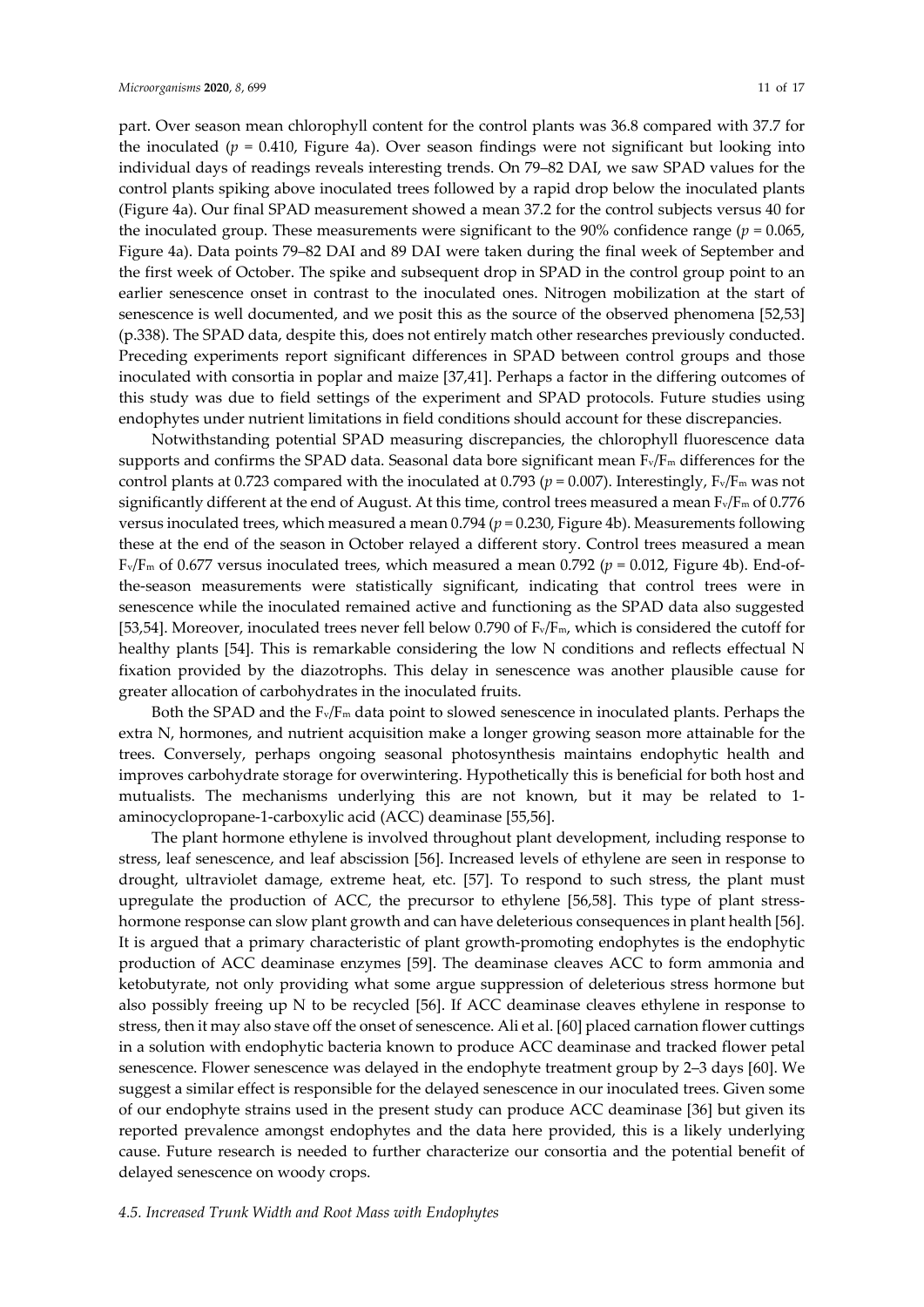#### *Microorganisms* **2020**, *8*, 699 12 of 17

Just prior to destructive harvest, trunk width was measured with precise, machined Starett calipers. Control trees averaged 1.84 cm wide compared to the greater width of inoculated trees at 1.95 cm. The widths were significantly different at the 95% confidence level (*p* = 0.038, Table 3). Cambium growth is subject to indole-3-acetic acid (IAA) production and regulation [61]. Greater cambium growth is yet another proxy for endophytic plant growth support through plant hormones. We propose that endophytic plant hormone production may influence not only primary growth biomass but also secondary in woody species. Long-term endophyte studies on secondary growth support will be an important area of study for a deeper understanding of this initial data.

Because of previous findings with improved WUE with endophyte inoculation, this research looked at fresh weight growth prior to dry harvest weights. Upon early inquiry into this data set, we found a significant difference between fresh weights between treatments, but this did not hold when we compared the fresh weights to the original fresh weight data. We found no difference in fresh weight growth between treatments with the control at 0.796 versus the inoculated at 0.842 kg (*p* = 0.560, Table 3). The trees were in full dormancy during this final fresh weight measurement and bud burst during the first. With ongoing data emerging, pointing to increased endophyte-induced WUE, future research data collection will benefit from improved fresh weight protocols.

Post destructive harvest and kiln-dried control tree shoots (secondary growth only) weighed a mean of 0.164 compared with inoculated trees at 0.174 kg. Despite the trunk width data, inoculated plants did not show improved shoot mass (*p* = 0.240, Table 3). Post destructive harvest and kiln-dried control tree roots (secondary growth only) weighed a mean of 0.107 kg compared with inoculated trees at 0.142 kg. Inoculated group data do reveal significantly increased root biomass (*p* = 0.028, Table 3). Control trees averaged 0.158 m of shoot growth in contrast to inoculated trees, which showed 0.231 m of growth. Control trees averaged 0.530 m of root growth in contrast to inoculated trees, which showed 0.428 m of growth. Again, shoot growth was greater with endophytes but not statistically (*p* = 0.310, Table 3). Root growth, conversely, showed greater growth in length, also not statistically so  $(p = 0.150,$  Table 3). The increased root dry weight and the less root growth in the inoculated trees together may suggest increases in lateral root growth rather than primary root growth. This lateral, denser root architecture could be attributable to hormonal responses triggered by the endophytes. Lateral root formation can be affected by phytohormone-producing PGP rhizobacteria [62].

The experimental results from this study did not entirely follow previous findings in other plant species such as maize, rice, and poplar. Although the patterns of growth and data trend do match, preceding publications reported more significant differences in growth parameters between treatments [37,41]. The presented data only show this for root mass, also in support of endophyte phytohormone support [63]. Uncontrolled field conditions, insufficient nutrient supplementation, smaller sample sizes, or the demands of sweet fruit production were possibly attributed to differences in the data collected in this study. Nonetheless, the treatment groups displayed expected growth patterns and greater secondary growth and root mass. Moreover, we saw an increase in control root length signifying root searches for more adequate nutrition, also upholding our expected controls' response. Overall, the growth data from this pilot study provide some points for consideration for a longer study with woody species, especially considering endophyte effects on secondary growth.

#### *4.6. Increased Fruit Metrics with Endophytes*

The control trees provided more individual fruits than our inoculated (*n* = 59 vs 32). By design, we inoculated after the trees flowered and began fruit set. Because of this, we believe this occurrence is happenstance associated with the randomness of field conditions and nonmanual fertilization. No notable aborted fruits were logged, and care was taken not to knock apples off of their trees during measurements and routine care. All fruits were harvested on the same day: September 10, 2016, when the first fruits were observed to drop in the control group. Upon harvest, fresh FW per fruit of the treatment group fruit showed a significantly higher value over the control group by an average of 20.8 g ( $p = 0.008$ , Table 4). After drying the fruit, the inoculated fruits' mean weight was still greater but only at the 90% confidence level (*p* = 0.070, Table 4). Total soluble sugar content was recorded for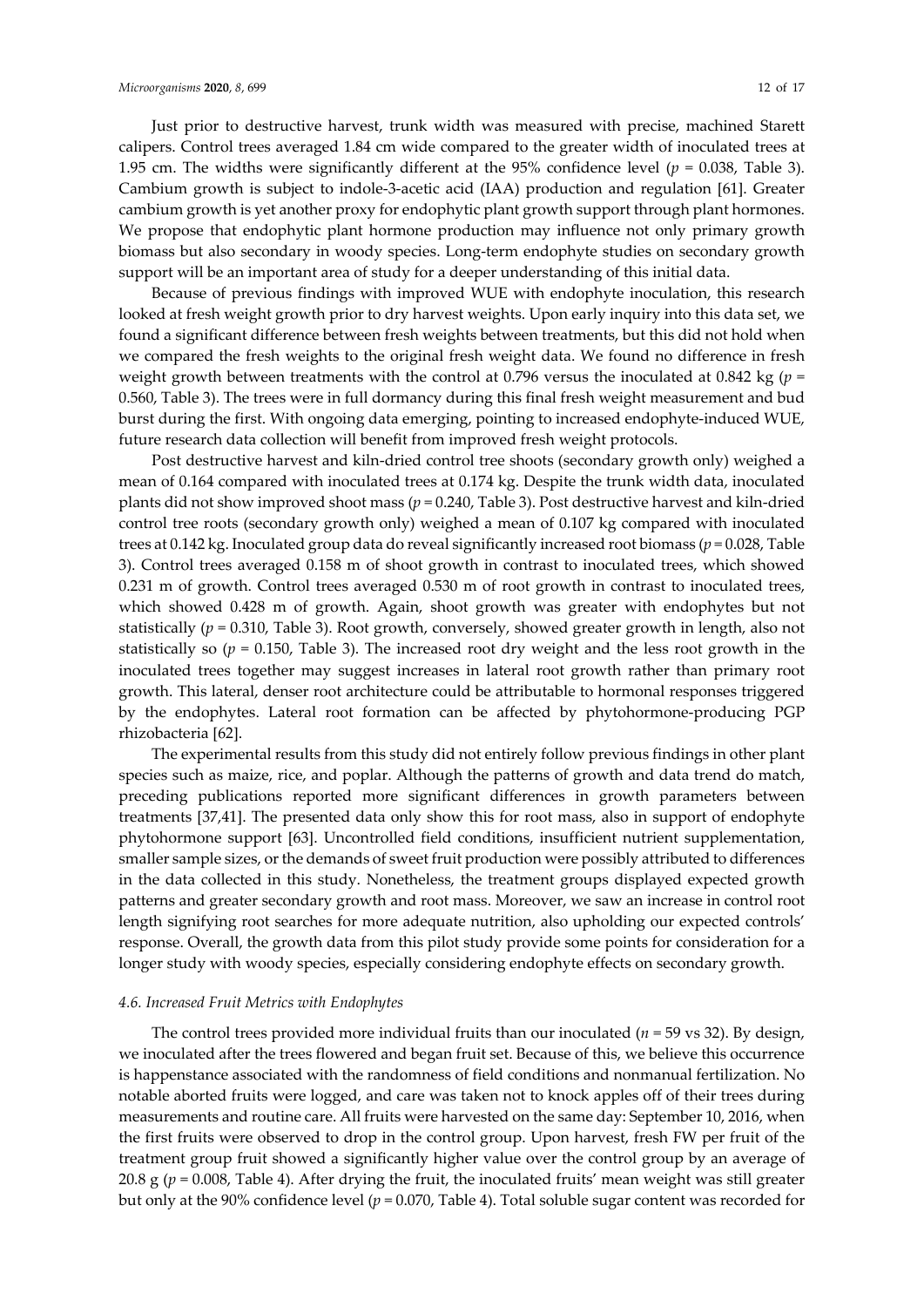all fruit during harvest. Fruit from inoculated trees showed significantly higher total soluble sugar levels, 15.4 vs 14.0 °Brix ( $p < 0.001$ , Table 4). Honeycrisp apples with a Brix value above 14 are considered excellent and commercially viable quality [64]. Of the 32 harvested apples from the inoculated treatment, only three fell below this standard whereas 19 (~33%) of the control group were below commercial standard. Although it was not quantified, fruits also displayed visually different appearances. Inoculated fruits were redder in coloration and appeared more mature and ripened. The higher fruit soluble sugar content and weight supports this observational data.

It is well documented that the combination of auxin (IAA), gibberellins (GA), and cytokinin (CK) are major players in fruit setting physiology [65–67]. All three hormones are increased at fruit set, but more specifically, the interplay of IAA and GA hormones are observed in fleshy fruit development [65,66]. Furthermore, IAA is notably responsible for growing fruits' cell expansion, which, along with osmotic compounds such as sugars and organic acids, are primary factors in determining fruit size [66,68]. Boosted IAA is important throughout fruit development; however, it impedes fruit ripening and finishing. To accomplish this, IAA must be lowered, requiring cross talk with other hormones [65,66]. Previous research indicates that abscisic acid (ABA), brassinosteroids (BR) and ethylene are important fruit finishers, inducing ripening and color changes [67,69–71]. Other hormones such as jasmonic acids (JA) and salicylic acid (SA) are associated with the production of volatile acids that give fruit characteristic scents, signaling that the fruit is ready to eat and to attract would-be seed dispersers [69,72]. In sum, current research shows evidence for IAA, GA, CK, and BR at fruit set; IAA, GA, and BR at fruit growth; IAA and ABA at fruit maturation; and CK, BR, JA, and SA during fruit ripening (for further information not reviewed here; see Reference [65]).

All endophytes used in this research were previously confirmed for the aforementioned hormones SA, JA, IAA, ABA, GA3, and Brs [36] (Table 1). These hormones are not only associated with plant growth but also fruit set, growth, maturation, and ripening. Hence, it stands to reason that the hormone production by our treatment endophytes not only promotes plant growth as previously reported but also appears to play an important role in improved fruiting. Ongoing research in the field of plant hormone-regulated fruiting physiology is gaining momentum with new genomic approaches. Little is known of many of the underpinnings of regulation, particularly considering the complexities of hormone cross talk and feedback nuances. That said, the role of microbes in this equation must also be considered. Research shows field sampling of various fruit crops to have numerous endophytes [46,73–75]. It seems probable that under growing conditions with healthy, bioactive soils, plants will recruit whatever microbes available in the area to aid in their health, growth, and fruiting. This raises many questions not only for the underlying mechanisms of these mutualisms but also for what to support them through consortia development and application programs.

The potential hormonal effects alone are not likely to fully account for the increased cell expansion, water weight, and sugar content of the fruit. There must be an adequate substrate. Neither the rates of photosynthesis, conductance, nor transpiration data support the fruit data findings. Upon further inquiry into gas exchange measurements, we did, however, find an increased eWUE at a marginal level (Table 2,  $p = 0.095$ ). This emerging data helps explain the occurrences of the improved fruit water content and growth while giving some information about how the gas exchange tools may not capture the precise levels of C assimilation performed when endophytes are present. More analysis of this emerging data is required to draw further inferences.

#### **5. Conclusions**

Here, we provide the research to show that endophytes can increase sugar production, water content, and per-fruit-biomass in fleshy fruits. We also present evidence for endophyte-induced delayed senescence as an indicator of higher plant functioning and a likely source of increased carbohydrate source to sink. Despite their limited nutrition, inoculated trees were still able to outperform the control group with greater assimilation in fruit, root mass, and secondary growth. This pilot study provides a glimpse into the expanding base of endophyte knowledge. Our findings suggest that endophytes are implicated not only in host growth physiology but also in fruit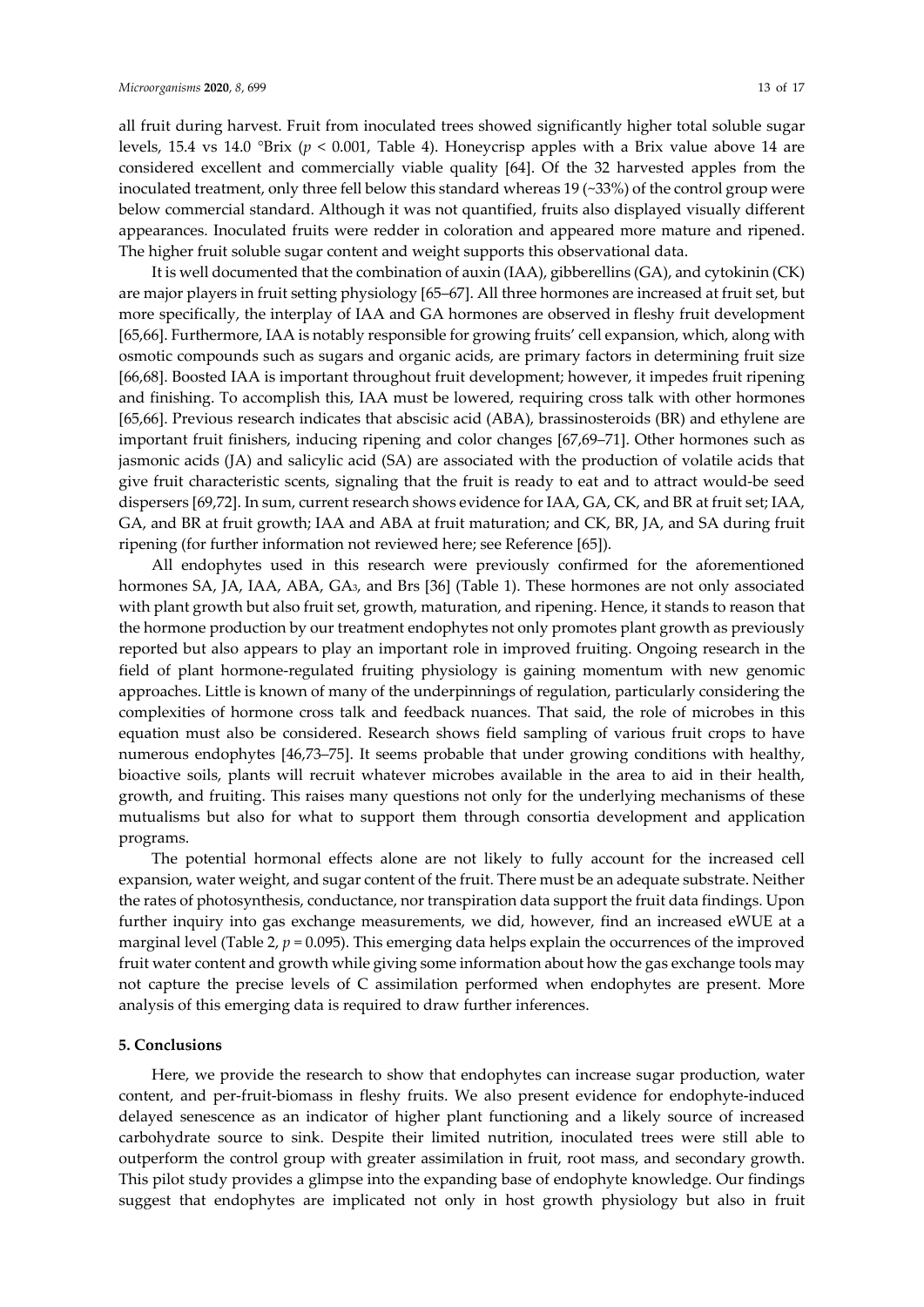maturation and ripening, although the impacts of the endophyte symbiosis on fruit set remains as an item of further investigation. These phenomena open important fields of biochemical, mechanistic, and evolutionary inquiry. With a better understanding of mechanistic underpinnings of endophyte symbiosis, we may be able to achieve advances in the application of the microbial technology into commercial agriculture in the face of modern food security and agriculture challenges.

**Author Contributions:** Conceptualization, H.R., V.V.E., and S.-H.K.; methodology, H.R. and V.V.E.; formal analysis, H.R. and V.V.E.; investigation, V.V.E.; resources, S.-H.K. and S.L.D.; data collection, V.V.E.; writing original draft preparation, H.R. and V.V.E.; writing—review and editing, S.-H.K. and S.L.D.; visualization, H.R.; supervision, S.-H.K.; project administration, H.R.; funding acquisition, V.V.E., S.-H.K., and S.L.D. All authors have read and agreed to the published version of the manuscript.

**Funding:** This research was funded in part by the Mary Gates Research Scholarships and a grant from the NIFA-AFRI (Award # 2012-68002-19824).

**Acknowledgements:** A hearty thanks to the Mary Gates Foundation, UW Biology Honors Department, the School of Environmental and Forestry Sciences, Alex Francisco, Nick Chandler, Stefan Mitchell, and Jiawen Chen for their tireless work and support.

**Conflicts of Interest:** The authors declare no conflict of interest. The funders had no role in the design of the study; in the collection, analyses, or interpretation of data; in the writing of the manuscript; or in the decision to publish the results.

### **References**

- 1. Galloway, J.N.; Aber, J.D.; Erisman, J.W.; Seitzinger, S.P.; Howarth, R.W.; Cowling, E.B.; Cosby, B.J. The Nitrogen Cascade. *Bioscience* **2003**, *53*, 341–356.
- 2. Smil, V. Nitrogen and food production: Proteins for human diets. *Ambio* **2002**, *31*, 126–131.
- 3. Boody, G.; DeVore, B. Redesigning Agriculture. *Bioscience* **2006**, *56*, 839.
- 4. Glick, B.R. Plant Growth-Promoting Bacteria : Mechanisms and Applications. *Scientifica (Cairo).* **2012**, *2012*, 1–15.
- 5. Hardoim, P.R.; van Overbeek, L.S.; Elsas, J.D. Van Properties of bacterial endophytes and their proposed role in plant growth. *Trends Microbiol.* **2008**, *16*, 463–471.
- 6. Reinhold-Hurek, B.; Hurek, T. Living inside plants: bacterial endophytes. *Curr. Opin. Plant. Biol.* **2011**, *14*, 435–443.
- 7. Ryan, R.P.; Germaine, K.; Franks, A.; Ryan, D.J.; Dowling, D.N. Bacterial endophytes: Recent developments and applications. *FEMS Microbiol. Lett.* **2008**, *278*, 1–9.
- 8. Doty, S.L.; Oakley, B.; Xin, G.; Kang, J.W.; Singleton, G.; Khan, Z.; Vajzovic, A.; Staley, J.T. Diazotrophic endophytes of native black cottonwood and willow. *Symbiosis* **2009**, *47*, 23–33.
- 9. Rodriguez, R.J.; White, J.F.; Arnold, A.E.; Redman, R.S. Fungal endophytes: diversity and functional roles. *New Phytol.* **2009**, *182*, 314–330.
- 10. Busby, P.E.; Soman, C.; Wagner, M.R.; Friesen, M.L.; Kremer, J.; Bennett, A.; Morsy, M.; Eisen, J.A.; Leach, J.E. Research priorities for harnessing plant microbiomes in sustainable agriculture Research priorities for harnessing plant microbiomes in sustainable agriculture. *PLoS Biol.* **2017**, *15*, e2001793.
- 11. Coleman-Derr, D.; Tringe, S.G. Building the crops of tomorrow: Advantages of symbiont-based approaches to improving abiotic stress tolerance. *Front. Microbiol.* **2014**, *5*, 1–6.
- 12. Mei, C.; Flinn, B.S. The use of beneficial microbial endophytes for plant biomass and stress tolerance improvement. *Recent Pat. Biotechnol.* **2010**, *4*, 81–95.
- 13. Yang, J.; Kloepper, J.; Ryu, C.-M. Rhizosphere bacteria help plants tolerate abiotic stress. *Trends Plant. Sci.* **2009**, *14*, 1–4.
- 14. Boddey, R.M.; de Oliveira, O.C.; Urquiaga, S.; Reis, V.M.; de Olivares, F.L.; Baldani, V.L.D.; Döbereiner, J. Biological nitrogen fixation associated with sugar cane and rice: Contributions and prospects for improvement. *Plant. Soil* **1995**, *174*, 195–209.
- 15. Carvalho, T.L.G.; Balsemão-Pires, E.; Saraiva, R.M.; Ferreira, P.C.G.; Hemerly, A.S. Nitrogen signalling in plant interactions with associative and endophytic diazotrophic bacteria. *J. Exp. Bot.* **2014**, *65*, 5631–5642.
- 16. Doty, S.L. Chapter 2. Endophytic N-Fixation: Controversy and a Path Forward. In *Functional Importance of the Plant Microbiome: Implications for Agriculture, Forestry and Bioenergy*; 2017; pp. 7–20 ISBN 9783319658971.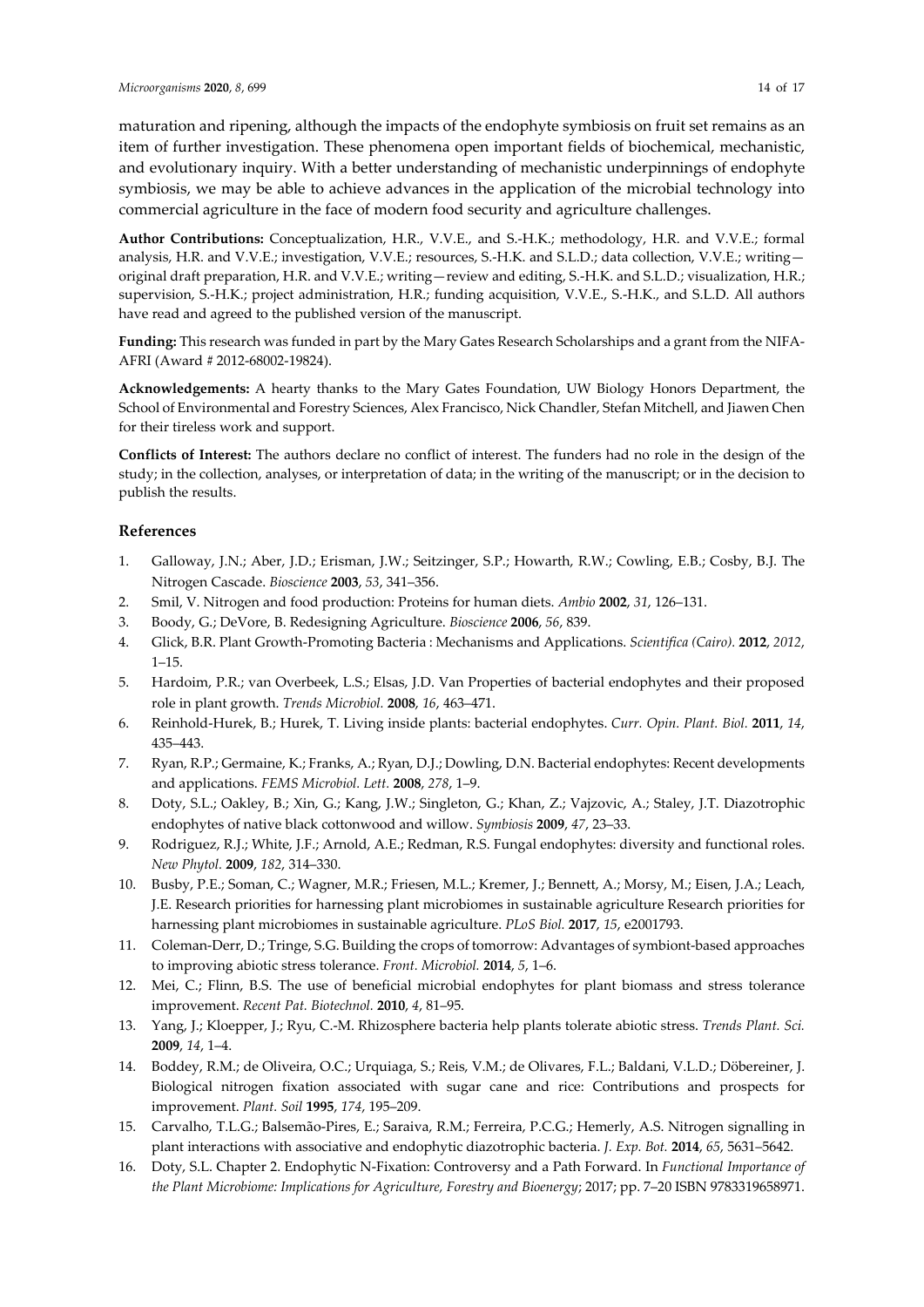- 17. Elbeltagy, A.; Nishioka, K.; Sato, T.; Suzuki, H.; Ye, B.; Hamada, T.; Isawa, T.; Mitsui, H.; Minamisawa, K. Endophytic Colonization and In Planta Nitrogen Fixation by a Herbaspirillum sp . *Appl. Environ. Microbiol.* **2001**, *67*, 5285–5293.
- 18. Hurek, T.; Handley, L.L.; Reinhold-Hurek, B.; Piché, Y. Azoarcus grass endophytes contribute fixed nitrogen to the plant in an unculturable state. *Mol. Plant.-Microbe Interact.* **2002**, *15*, 233–242.
- 19. Iniguez, A.L.; Dong, Y.M.; Triplett, E.W. Nitrogen fixation in wheat provided by Klebsiella pneumoniae 342. *Mol. Plant.-Microbe Interact.* **2004**, *17*, 1078–1085.
- 20. Pankievicz, V.C.S.; Do Amaral, F.P.; Santos, K.F.D.N.; Agtuca, B.; Xu, Y.; Schueller, M.J.; Arisi, A.C.M.; Steffens, M.B.R.; De Souza, E.M.; Pedrosa, F.O.; et al. Robust biological nitrogen fixation in a model grassbacterial association. *Plant. J.* **2015**, *81*, 907–919.
- 21. Sevilla, M.; Burris, R.H.; Gunapala, N.; Kennedy, C. Comparison of benefit to sugarcane plant growth and 15N2 incorporation following inoculation of sterile plants with acetobacter diazotrophicus wild-type and Nif- mutant strains. *Mol. Plant.-Microbe Interact.* **2001**, *14*, 358–366.
- 22. Van Deynze, A.; Zamora, P.; Delaux, P.M.; Heitmann, C.; Jayaraman, D.; Rajasekar, S.; Graham, D.; Maeda, J.; Gibson, D.; Schwartz, K.D.; et al. Nitrogen fixation in a landrace of maize is supported by a mucilageassociated diazotrophic microbiota. *PLoS Biol.* **2018**, *16*, 1–21.
- 23. Sakalidis, M.L.; Hardy, G.E.S.J.; Burgess, T.I. Endophytes as potential pathogens of the baobab species Adansonia gregorii: A focus on the Botryosphaeriaceae. *Fungal Ecol.* **2011**, *4*, 1–14.
- 24. Newton, A.C.; Fitt, B.D.L.; Atkins, S.D.; Walters, D.R.; Daniell, T.J. Pathogenesis, parasitism and mutualism in the trophic space of microbe-plant interactions. *Trends Microbiol.* **2010**, *18*, 365–373.
- 25. Yang, M.Z.; Ma, M. Di; Yuan, M.Q.; Huang, Z.Y.; Yang, W.X.; Zhang, H.B.; Huang, L.H.; Ren, A.Y.; Shan, H. Fungal endophytes as a metabolic fine-tuning regulator for wine grape. *PLoS One* **2016**, *11*, 1–17.
- 26. United States Department of Agriculture *United States standards for grades of apples*; 2019.
- 27. Damos, P.; Colomar, L.A.E.; Ioriatti, C. Integrated fruit production and pest management in europe: The apple case study and how far we are from the original concept? *Insects* **2015**, *6*, 626–657.
- 28. USApple Association The Apple Industry: What We Do Available online: https://www.usapple.org/whatwe-do (accessed on 14 January 2020).
- 29. Togni, F.V. Is the Honeycrisp apple engineered to fail? Available online: https://www.wired.com/brandlab/2016/05/is-the-honeycrisp-apple-engineered-to-fail/ (accessed on 12 January 2020).
- 30. Miller, S.; McNew, R.; Belding, R.; Berkett, L.; Brown, S.; Clements, J.; Cline, J.; Cowgill, W.; Crassweller, R.; Garcia, E.; et al. Performance of apple cultivars in the 1995 NE-183 regional project planting: II. Fruit quality characteristics. *J. Am. Pomol. Soc.* **2004**, *58*, 65–77.
- 31. Herrick, C. The dark side of Honeycrisp. *Am. Fruit Grow.* **2015**, *135*, 8–10.
- 32. Cheng, L.; Schupp, J. Nitrogen Fertilization of Apple Orchards. *New York Fruit Q.* **2004**, *12*, 22–25.
- 33. Doty, S.L.; Dosher, M.R.; Singleton, G.L.; Moore, a L.; Van Aken, B.; Stettler, R.F.; Strand, S.E.; Gordon, M.P. Identification of an endophytic Rhizobium in stems of Populus. *Symbiosis* **2005**, *39*, 27–35.
- 34. Xin, G.; Glawe, D.; Doty, S.L. Characterization of three endophytic, indole-3-acetic acid-producing yeasts occurring in Populus trees. *Mycol. Res.* **2009**, *113*, 973–980.
- 35. Xin, G.; Zhang, G.; Kang, J.; Staley, J.; Doty, S. A diazotrophic, indole-3-acetic acid-producing endophyte from wild cottonwood. *Biol. Fertil. Soils* **2009**, *45*, 669–674.
- 36. Khan, Z.; Rho, H.; Firrincieli, A.; Hung, S.H.; Luna, V.; Masciarelli, O.; Kim, S.-H.; Doty, S.L. Growth enhancement and drought tolerance of hybrid poplar upon inoculation with endophyte consortia. *Curr. Plant. Biol.* **2016**, *6*, 38–47.
- 37. Knoth, J.; Kim, S.; Ettl, G.; Doty, S. Biological nitrogen fixation and biomass accumulation within poplar clones as a result of inoculations with diazotrophic endophyte consortia. *New Phytol.* **2014**, *201*, 599–609.
- 38. Kandel, S.L.; Firrincieli, A.; Joubert, P.M.; Okubara, P.A.; Leston, N.D.; McGeorge, K.M.; Mugnozza, G.S.; Harfouche, A.; Kim, S.H.; Doty, S.L. An in vitro study of bio-control and plant growth promotion potential of salicaceae endophytes. *Front. Microbiol.* **2017**, *8*, 1–16.
- 39. USDA Agricultural Research Service USDA plant hardiness zone map. Available online: http://planthardiness.ars.usda.gov (accessed on 12 January 2020).
- 40. Hoagland, D.R.; Arnon, D.I. The water-culture method for growing plants without soil. *Calif. Agric. Exp. Stn. Circ.* **1950**, *347*, 1–32.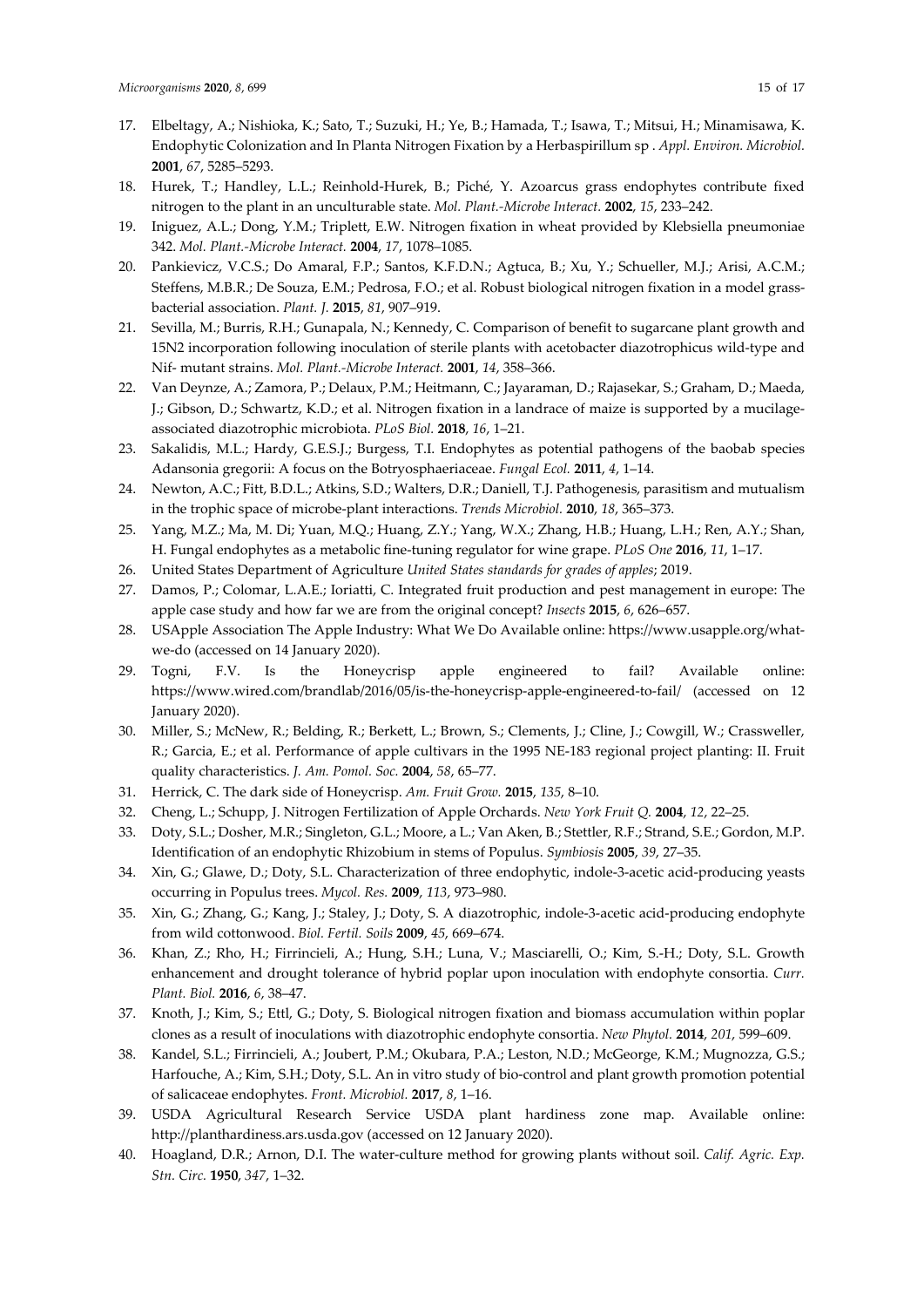- 41. Knoth, J.L.; Kim, S.-H.; Ettl, G.J.; Doty, S.L. Effects of cross host species inoculation of nitrogen-fixing endophytes on growth and leaf physiology of maize. *GCB Bioenergy* **2013**, *5*, 408–418.
- 42. Rennie, R.J. A single medium for the isolation of acetylene-reducing (dinitrogen-fixing) bacteria from soils. *Can. J. Microbiol.* **1981**, *27*, 8–14.
- 43. Schneider, C.A.; Rasband, W.S.; Eliceiri, K.W. NIH Image to ImageJ: 25 years of image analysis. *Nat. Methods* **2012**, *9*, 671–675.
- 44. Gay, a. P.; Hurd, R.G. The influence of light on stomatal density in the tomato. *New Phytol.* **1975**, *75*, 37–46.
- 45. R Core Team R: A Language and Environment for Statistical Computing Available online: https://www.rproject.org/(accessed on 12 January 2020).
- 46. Miliute, I.; Buzaite, O.; Gelvonauskiene, D.; Sasnauskas, A.; Stanys, V.; Baniulis, D. Plant growth promoting and antagonistic properties of endophytic bacteria isolated from domestic apple. *Zemdirbyste-Agriculture* **2016**, *103*, 77–82.
- 47. Kandel, S.L.; Herschberger, N.; Kim, S.H.; Doty, S.L. Diazotrophic Endophytes of Poplar and Willow for Growth Promotion of Rice Plants in Nitrogen-Limited Conditions. *Crop. Sci.* **2015**, *55*, 1765–1772.
- 48. Chalmers, D.J.; Canterford, R.L.; Jerie, P.H.; Jones, T.R.; Ugalde, T.D. Photosynthesis in relation to growth and distribution of fruit in peach trees. *Aust. J. Plant. Physiol.* **1975**, *2*, 635–645.
- 49. Rho, H.; Doty, S.L.; Kim, S.-H. Estimating microbial respiratory CO 2 from endophytic bacteria in rice. *Plant. Signal. Behav.* **2018**, *13*, 8.
- 50. Rho, H.; Van Epps, V.; Wegley, N.; Doty, S.L.; Kim, S.-H. Salicaceae Endophytes Modulate Stomatal Behavior and Increase Water Use Efficiency in Rice. *Front. Plant. Sci.* **2018**, *9*, 1–15.
- 51. Rho, H.; Doty, S.L.; Kim, S.-H. Endophytes Alleviate the Elevated CO2-dependent Decrease in Photosynthesis in Rice, Particularly under Nitrogen Limitation. *J. Exp. Bot.* **2019**, *71*, 707–718.
- 52. Lambers, H.; Chapin, F.S.; Pons, T.L. *Plant. Physiological Ecology*; 2ND ED.; Springer New York: New York, NY, 2008; Vol. 80; ISBN 978-0-387-78340-6.
- 53. Thomas, H.; Huang, L.; Young, M.; Ougham, H. Evolution of plant senescence. *BMC Evol. Biol.* **2009**, *9*, 1– 34.
- 54. Maxwell, K.; Johnson, G.N. Chlorophyll fluorescence a practical guide. *J. Exp. Bot.* **2000**, *51*, 659–668.
- 55. Onofre-Lemus, J.; Hernández-Lucas, I.; Girard, L.; Caballero-Mellado, J. ACC (1-aminocyclopropane-1 carboxylate) deaminase activity, a widespread trait in Burkholderia species, and its growth-promoting effect on tomato plants. *Appl. Environ. Microbiol.* **2009**, *75*, 6581–6590.
- 56. Glick, B.R. Bacteria with ACC deaminase can promote plant growth and help to feed the world. *Microbiol. Res.* **2014**, *169*, 30–39.
- 57. Abeles, F.B.; Morgan, P.W.; Saltveit, M.E. Ethylene in plant biology. 2nd ed. Frederick B. Abeles, Page W. Morgan, Mikal E. Saltveit, Jr.; 2nd ed.; Academic Press, 1992; ISBN 0120414511.
- 58. Robison, M.M.; Shah, S.; Tamot, B.; Pauls, K.P.; Moffatt, B.A.; Glick, B.R. Reduced symptoms of Verticillium wilt in transgenic tomato expressing a bacterial ACC deaminase. *Mol. Plant. Pathol.* **2001**, *2*, 135–145.
- 59. Glick, B.R.; Penrose, D.M.; Li, J. A model for the lowering of plant ethylene concentrations by plant growthpromoting bacteria. *J. Theor. Biol.* **1998**, *190*, 63–68.
- 60. Ali, S.; Charles, T.C.; Glick, B.R. Delay of flower senescence by bacterial endophytes expressing 1 aminocyclopropane-1-carboxylate deaminase. *J. Appl. Microbiol.* **2012**, *113*, 1139–1144.
- 61. Uggla, C.; Moritz, T.; Sandberg, G.; Sundberg, B. Auxin as a positional signal in pattern formation in plants. *Proc. Natl. Acad. Sci. U. S. A.* **1996**, *93*, 9282–9286.
- 62. Verbon, E.H.; Liberman, L.M. Beneficial Microbes Affect Endogenous Mechanisms Controlling Root Development. *Trends Plant. Sci.* **2016**, *21*, 218–229.
- 63. Duca, D.; Lorv, J.; Patten, C.L.; Rose, D.; Glick, B.R. Indole-3-acetic acid in plant-microbe interactions. *Antonie van Leeuwenhoek, Int. J. Gen. Mol. Microbiol.* **2014**, *106*, 85–125.
- 64. Schwallier, P. Checking apple maturity: What to look for Available online: http://msue.anr.msu.edu/news/checking\_apple\_maturity\_what\_to\_look\_for (accessed on 12 January 2020).
- 65. McAtee, P.; Karim, S.; Schaffer, R.; David, K. A dynamic interplay between phytohormones is required for fruit development, maturation, and ripening. *Front. Plant. Sci.* **2013**, *4*, 1–7.
- 66. Kumar, R.; Khurana, A.; Sharma, A.K. Role of plant hormones and their interplay in development and ripening of fleshy fruits. *J. Exp. Bot.* **2014**, *65*, 4561–4575.
- 67. Seymour, G.B.; Granell, A. Fruit development and ripening. *J. Exp. Bot.* **2014**, *65*, 4489–4490.